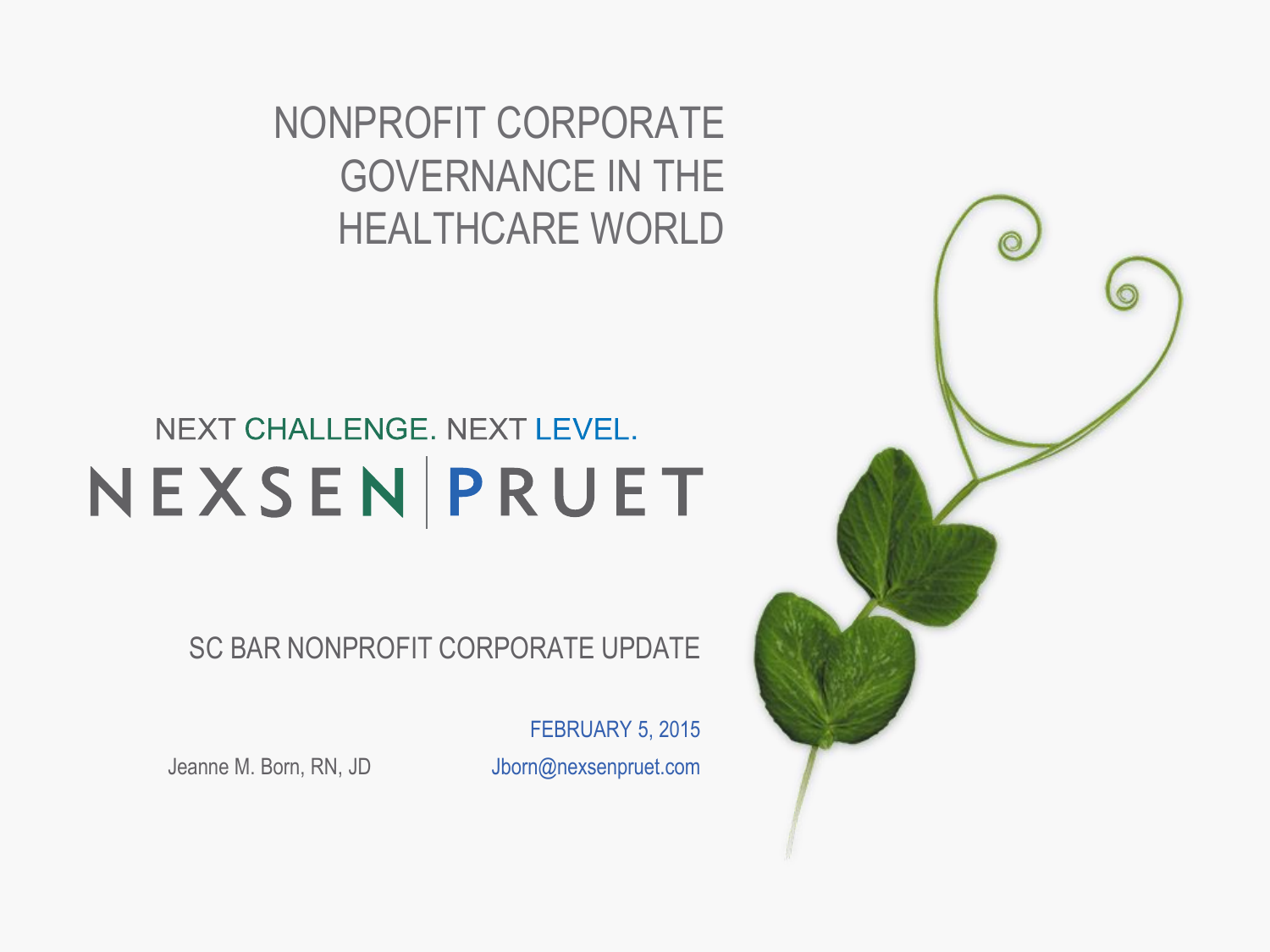# Current Health Care Environment

- ▶ Health Care reform creating major change in industry
- **More integration**
- **Increased scrutiny on compliance**
- **Increased scrutiny on quality**
- **More competition**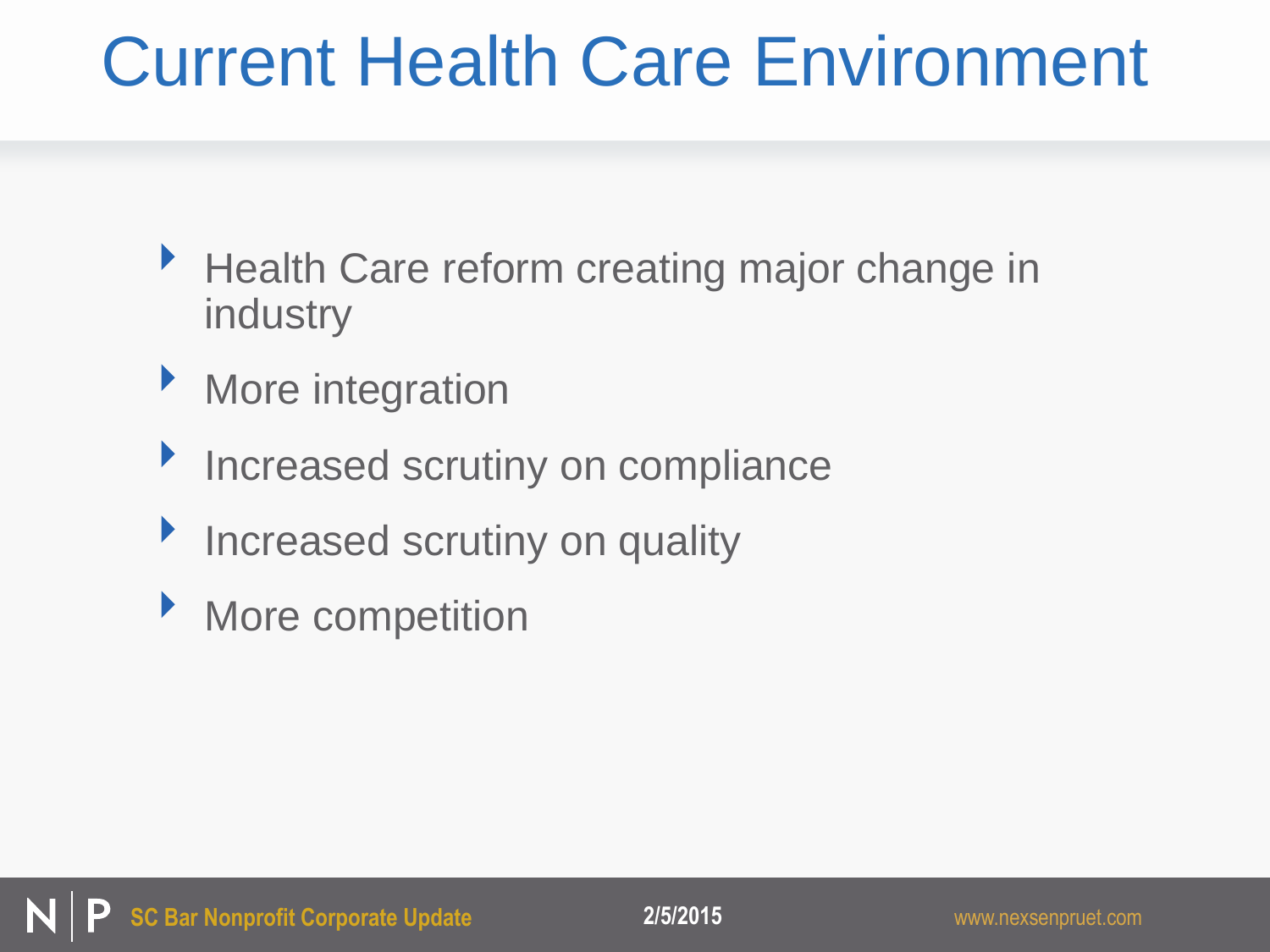#### Healthcare Providers Have Internal Competing Interests



**SC Bar Nonprofit Corporate Update 2/5/2015** www.nexsenpruet.com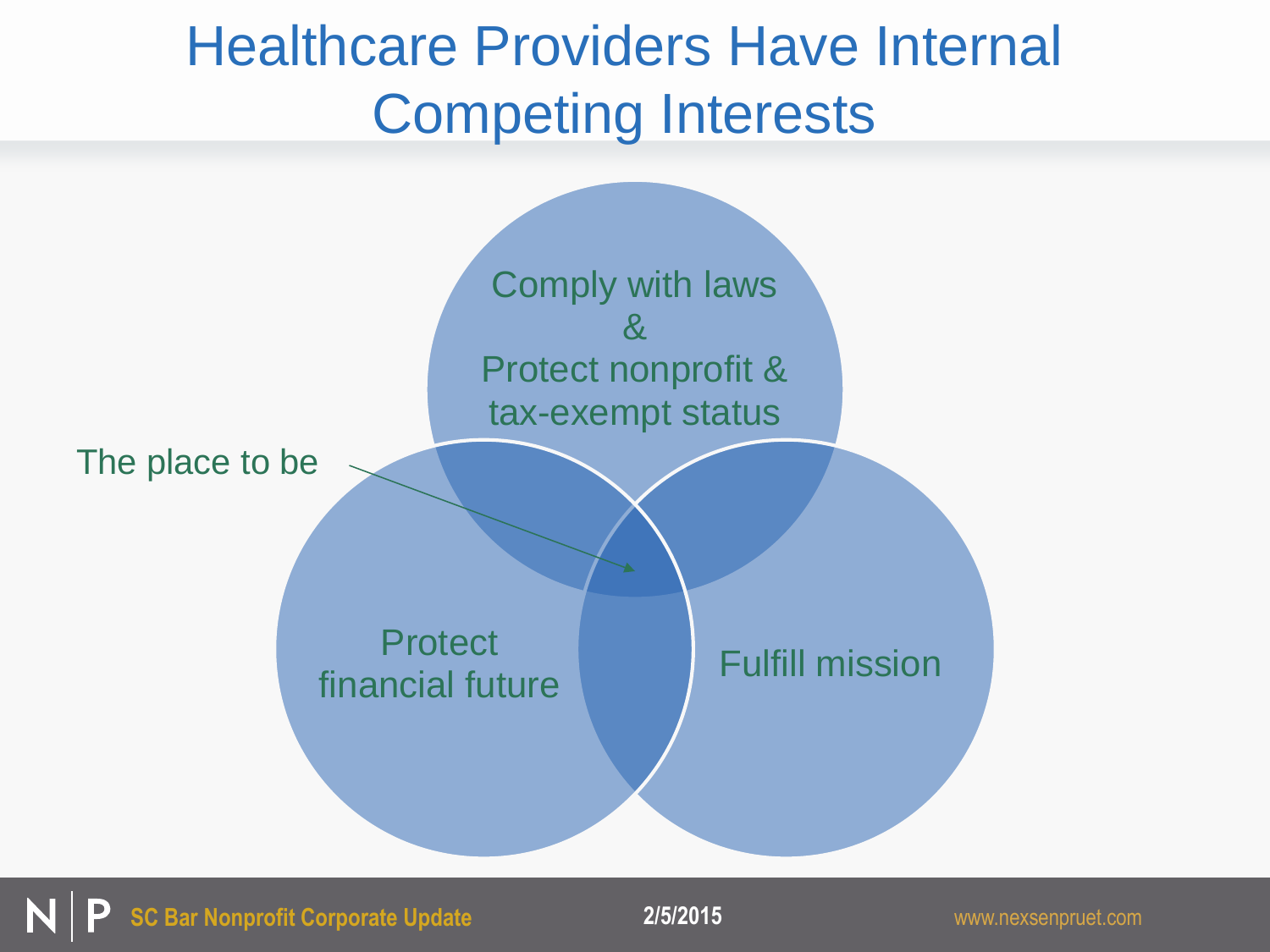## Board of Directors

- ‣ All corporate powers must be exercised by or under the authority of and the affairs of the corporation managed under the direction of its board (except what is reserved in the Articles). S.C. Code Ann. § 33-31-801(a).
- Board's job:
	- Create policy; and
	- ‣ Select and evaluate a management team to carry out policy.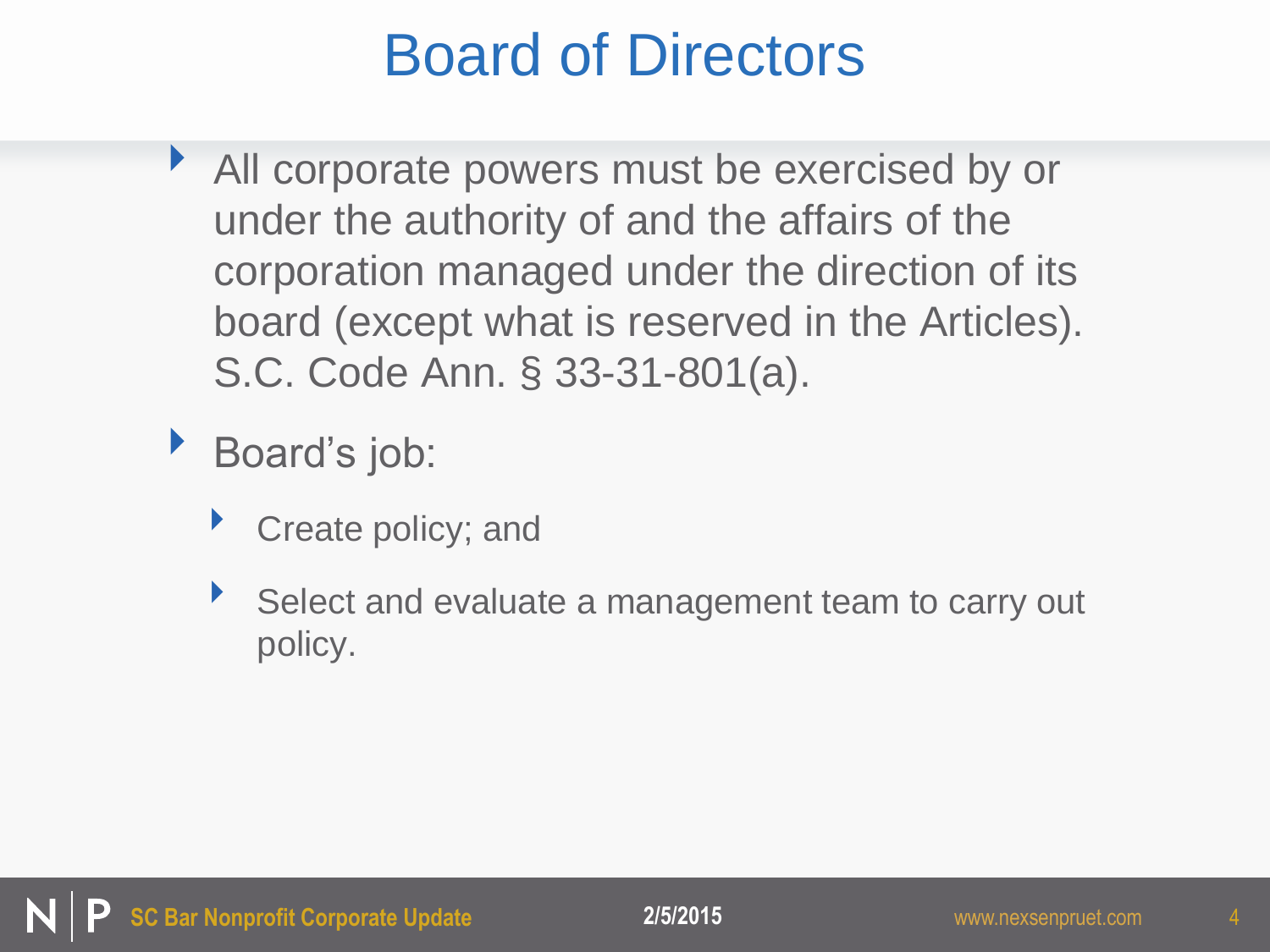# Corporate Officers Have Separate Duties, With Expectations To:

- ‣ Manage day-to-day operations
- **Further the Facility's strategic directives**
- **Mitigate risks**
- ‣ Control costs
- ‣ Understand the governing laws and the Facility's policies
- ‣ Educate the Board
- ‣ Forge strategic alliances
- ‣ Get the job done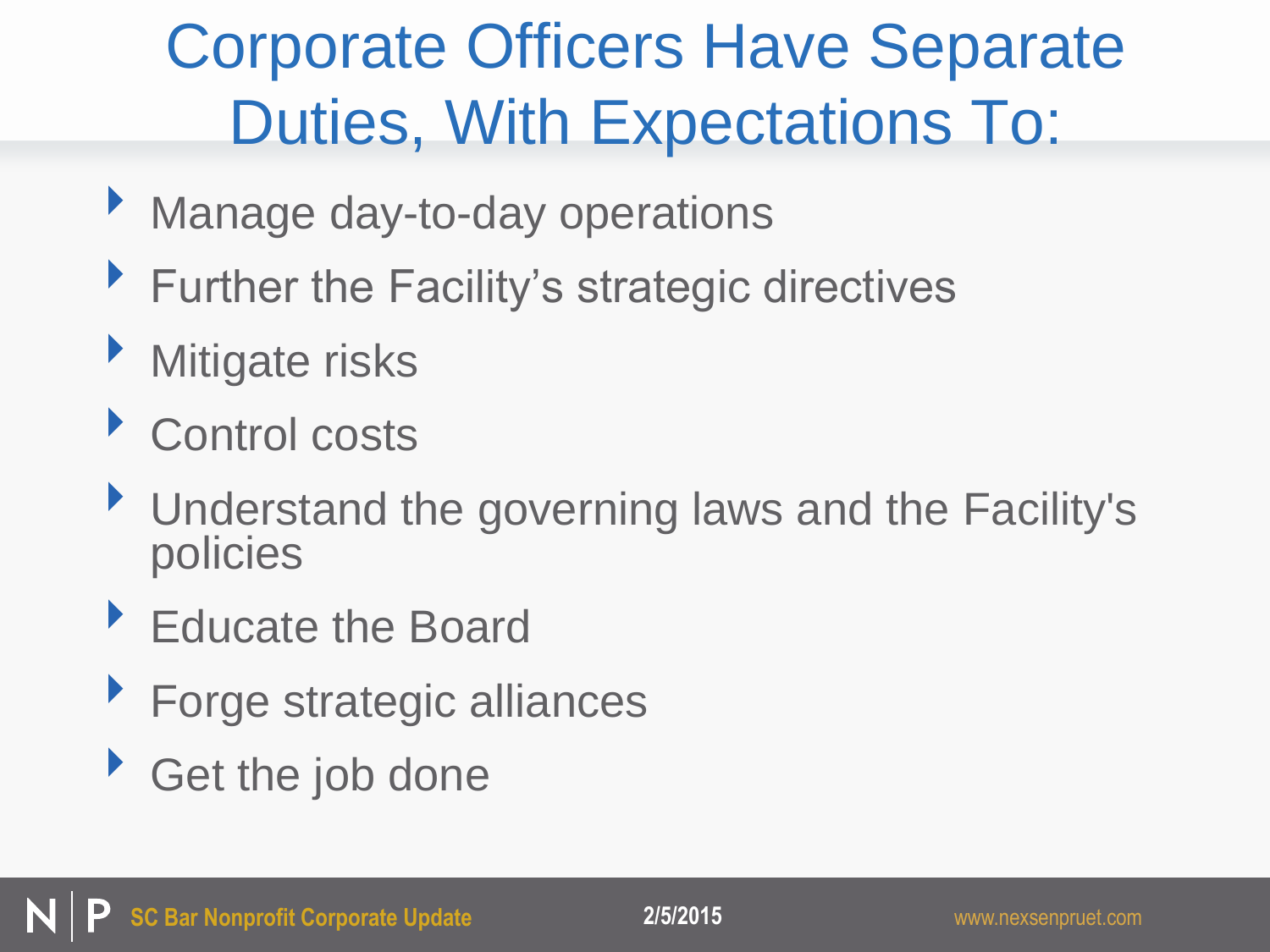# Duties of Board Members to the **Organization**

- ‣ Focus on:
- ‣ Legal compliance
- ‣ Mission
- ‣ Financial performance
- ‣ Quality of care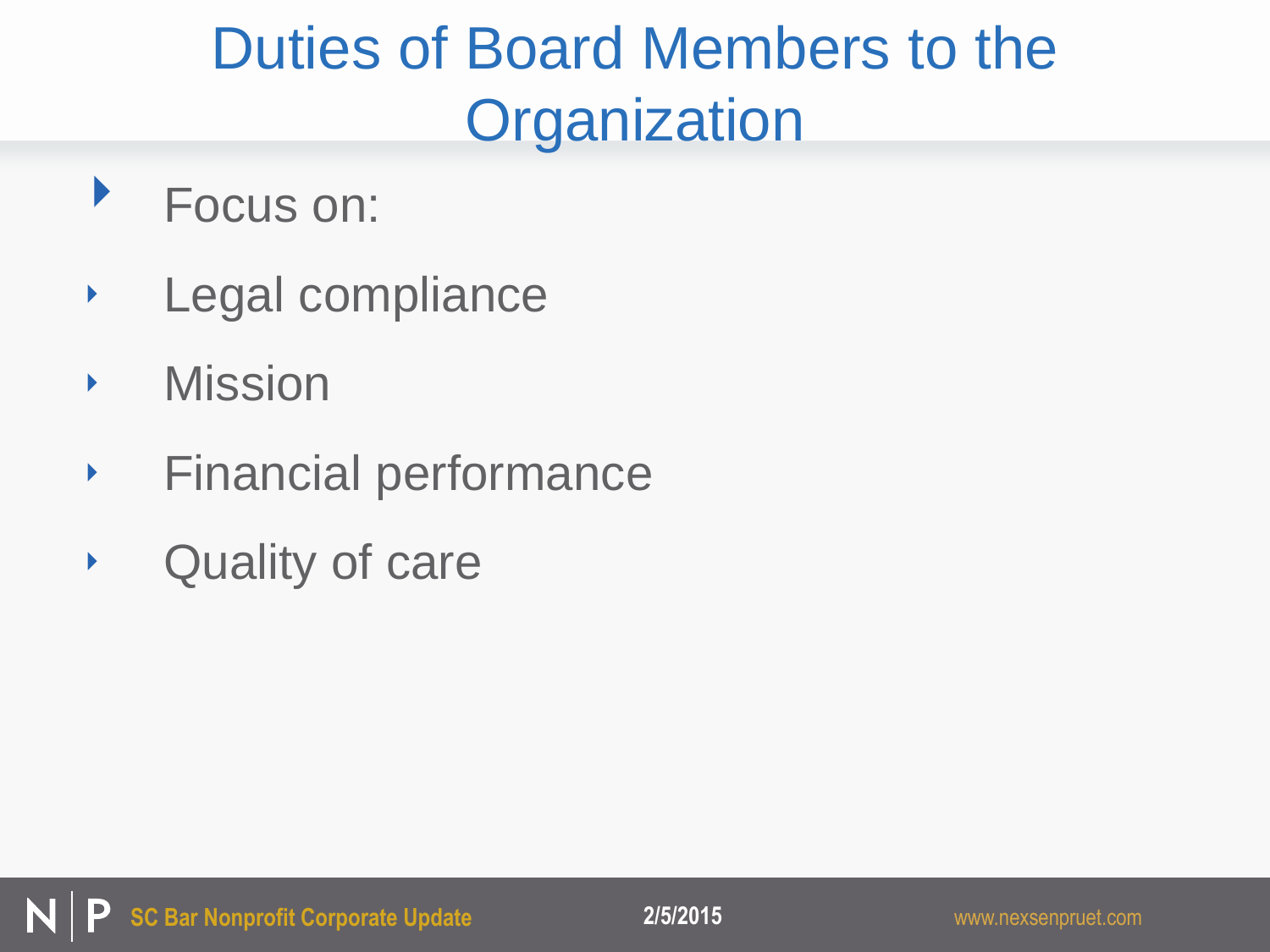# Why Is This Important?

- ‣Heightened governmental and public scrutiny
- **Increased transparency**
- ‣Potential exposure and risks are increasing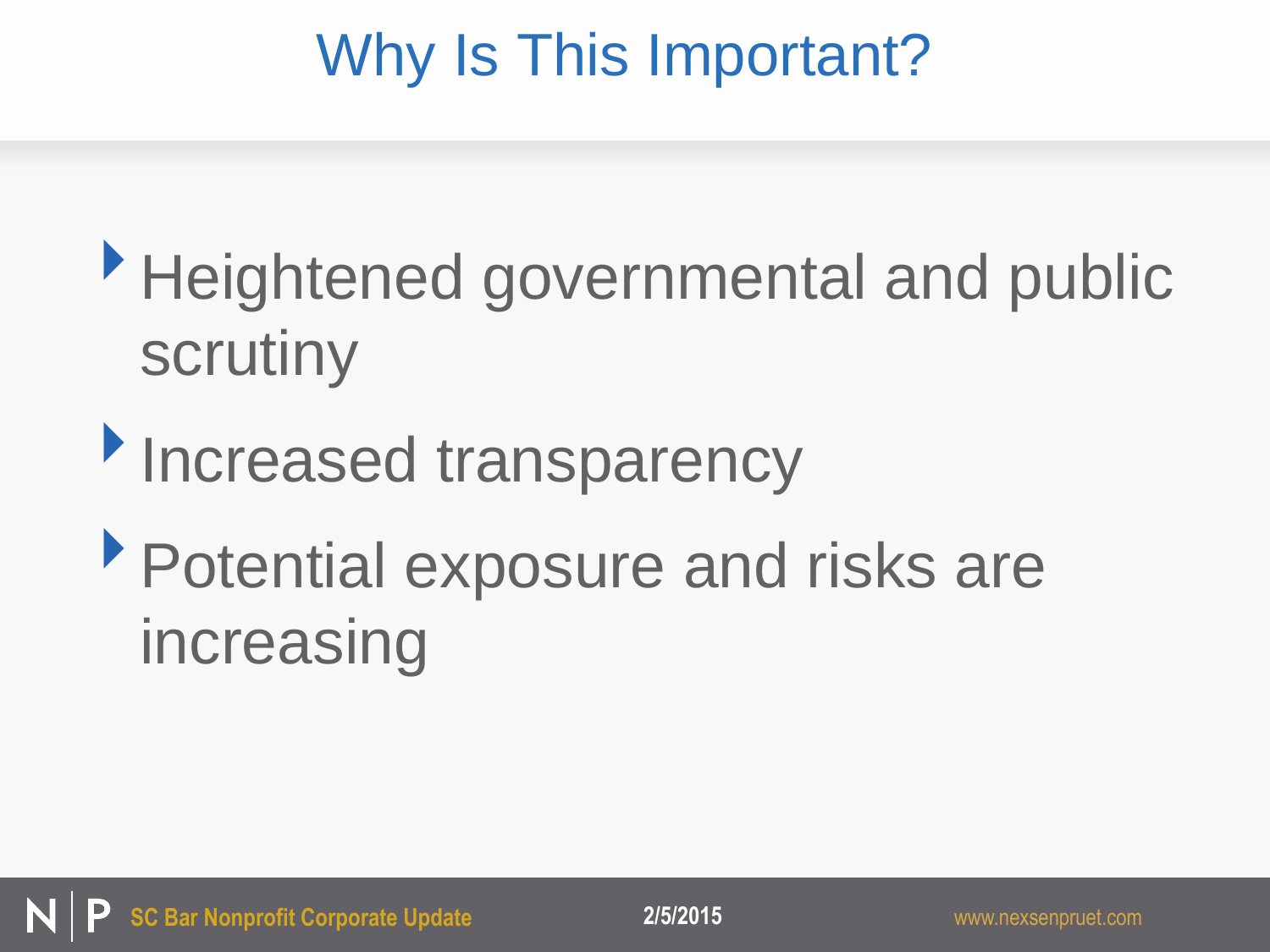# LEGAL COMPLIANCE

# • State law compliance

# • Tax law compliance

# • Health Care Compliance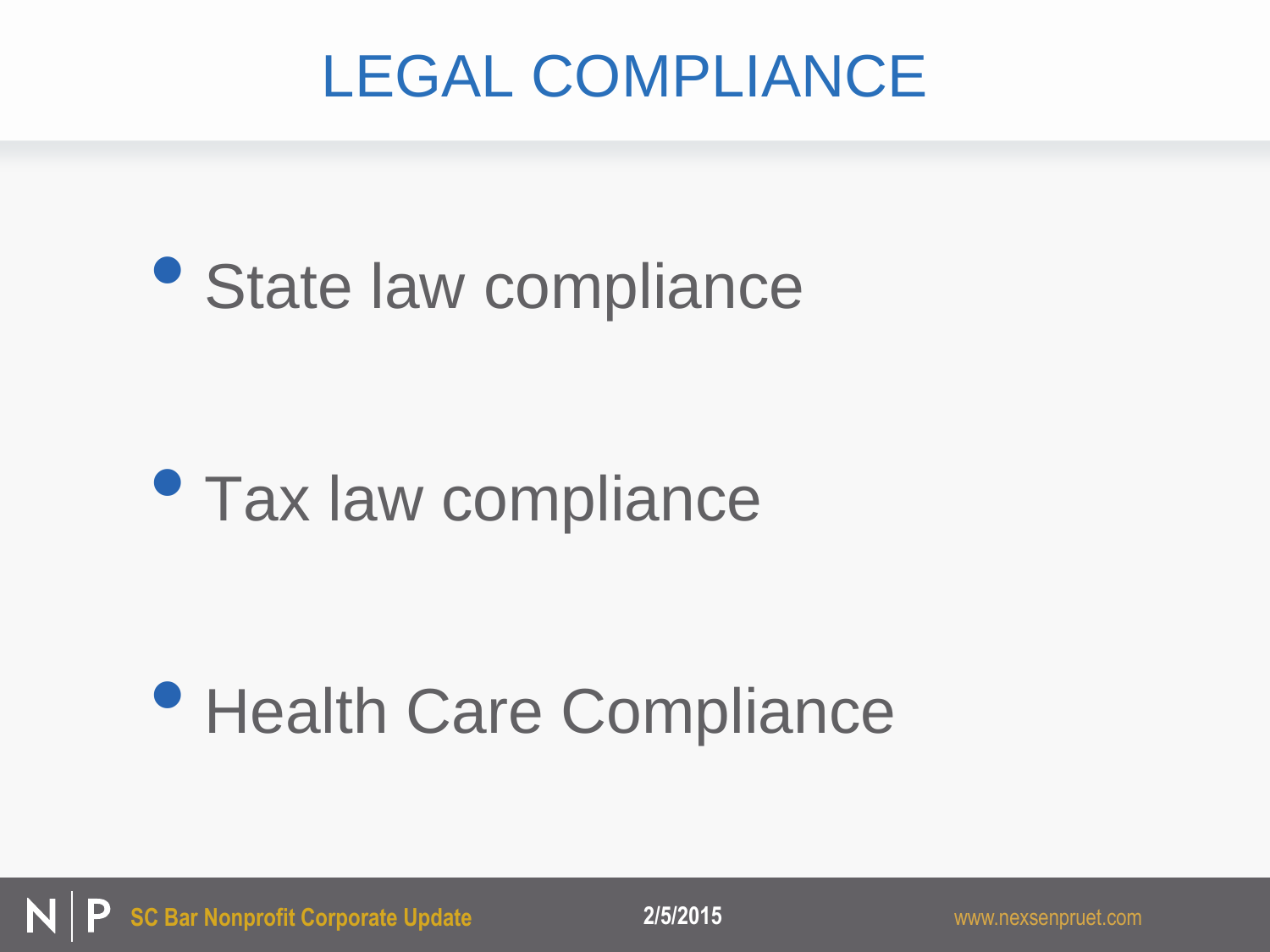# State Law Compliance— Nonprofit Facilities

General Duties of Directors:

- ‣ Duty of care
- Duty of loyalty

Not just the right thing to do:

- **Provides liability protection**
- ‣ Protections under S.C. Nonprofit Corporation Act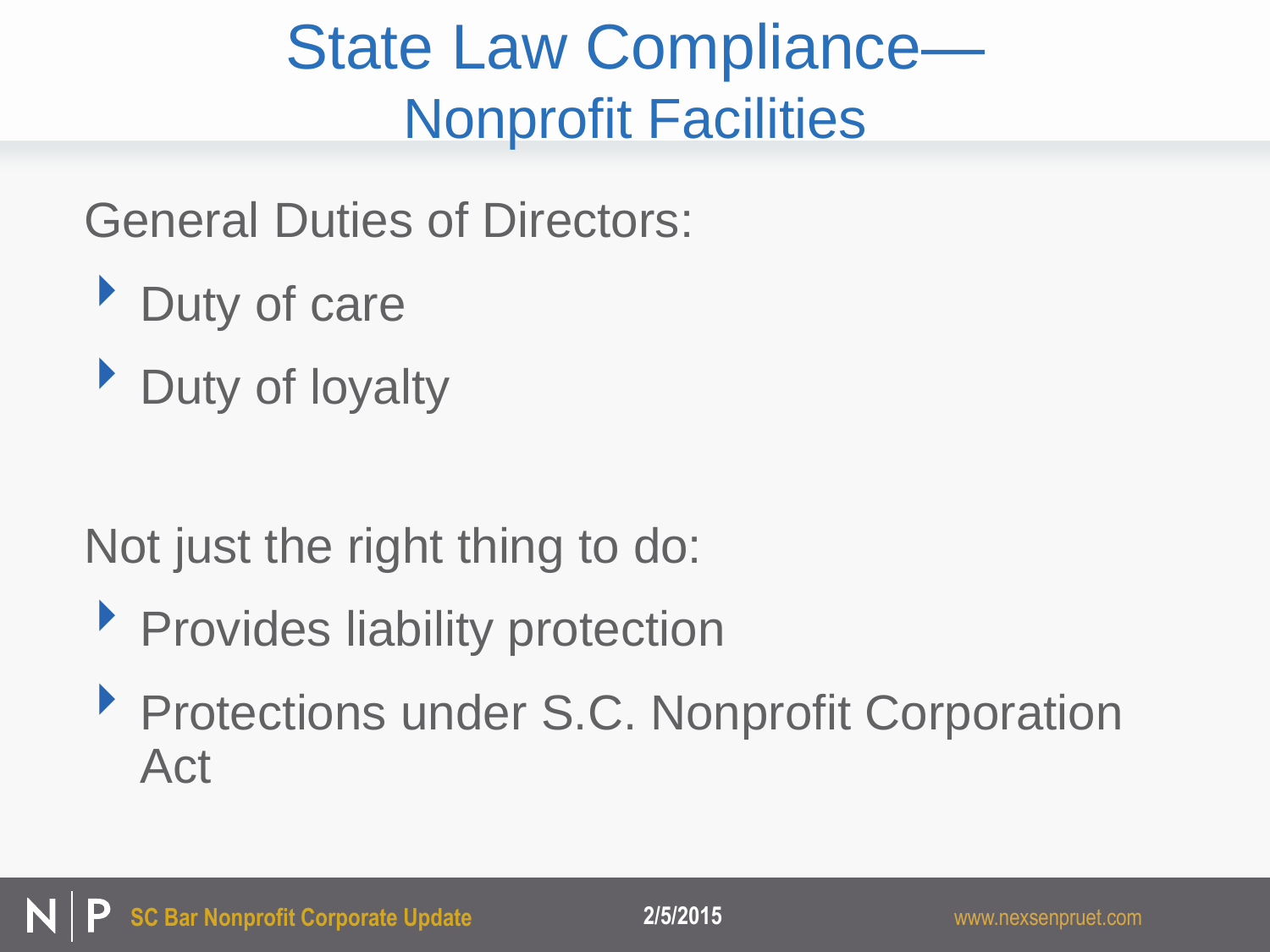# Duty of Care & Duty of Loyalty

- ‣ General standards for directors.
- (a) A director shall discharge his duties as a director, including his duties as a member of a committee:
- $\blacktriangleright$  (1) in good faith;
- $\blacktriangleright$  (2) with the care an ordinarily prudent person in a like position would exercise under similar circumstances; and
- $\blacktriangleright$  (3) in a manner the director reasonably believes to be in the best interests of the corporation. S.C. Code Ann. § 33-31-830(a)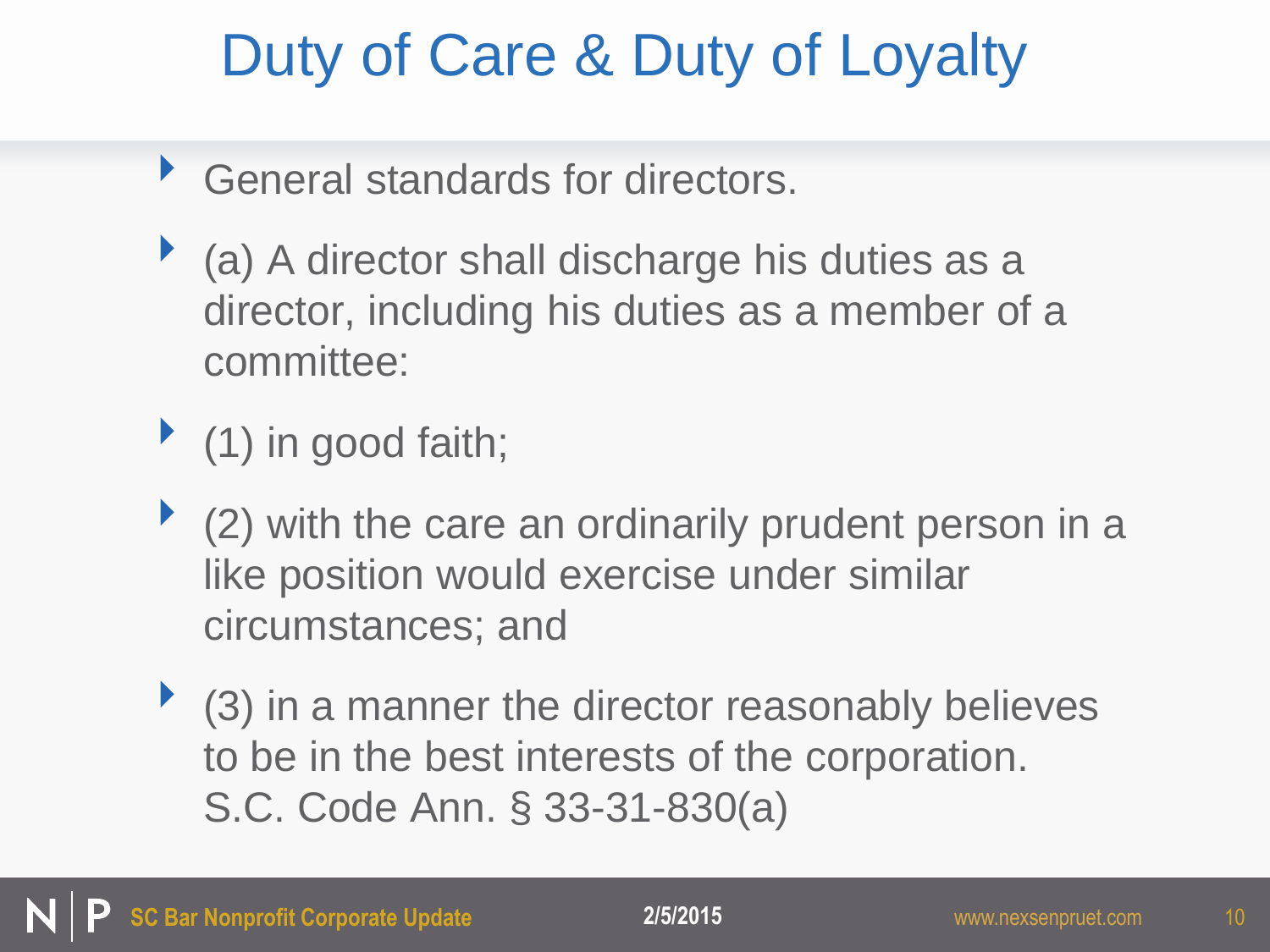# Duty of Care & Duty of Loyalty

- (b) In discharging his or her duties, a director is entitled to rely on information, opinions, reports, or statements, including financial statements and other financial data, if prepared or presented by:
	- ‣ (1) one or more officers or employees of the corporation who the director reasonably believes is reliable and competent in the matters presented;
	- ‣ (2) legal counsel, public accountants, or other persons as to matters the director reasonably believes are within the person's professional or expert competence;
	- $\blacktriangleright$  (3) a committee of the board of which the director is not a member, as to matters within its jurisdiction, if the director reasonably believes the committee merits confidence; or
	- ‣ (4) in the case of religious corporations, religious authorities and ministers, priests, rabbis, or other persons whose position or duties in the religious organization the director believes justify reliance and confidence and who the director believes is reliable and competent in the matters presented. S.C. Code Ann. § 33-31-830(b).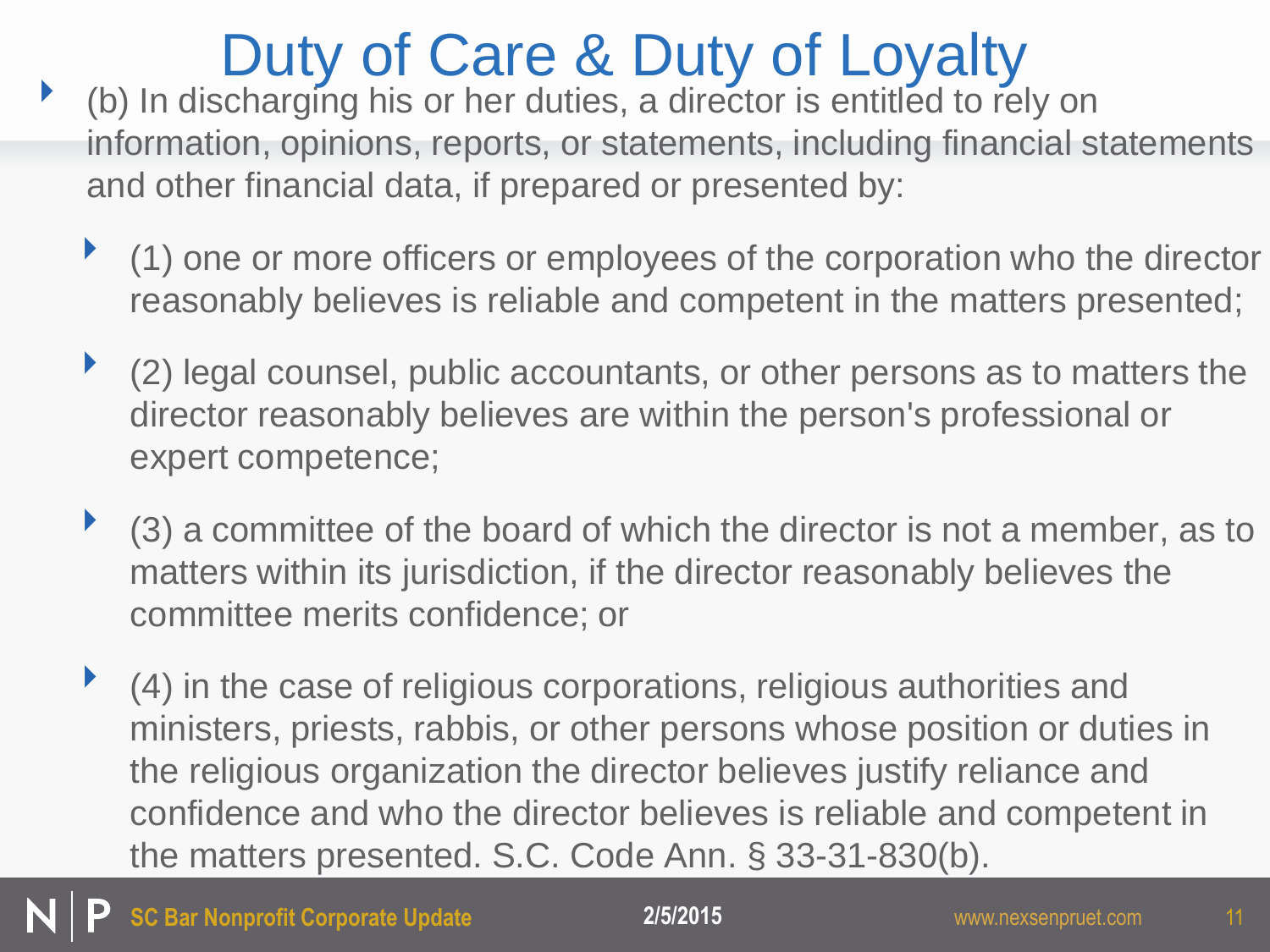# Duty of Care & Duty of Loyalty: Good Faith Requirement

‣ (c) A director is not acting in good faith if the director has knowledge concerning the matter in question that makes reliance otherwise permitted by subsection (b) unwarranted. S.C. Code Ann. § 33-31-830(c).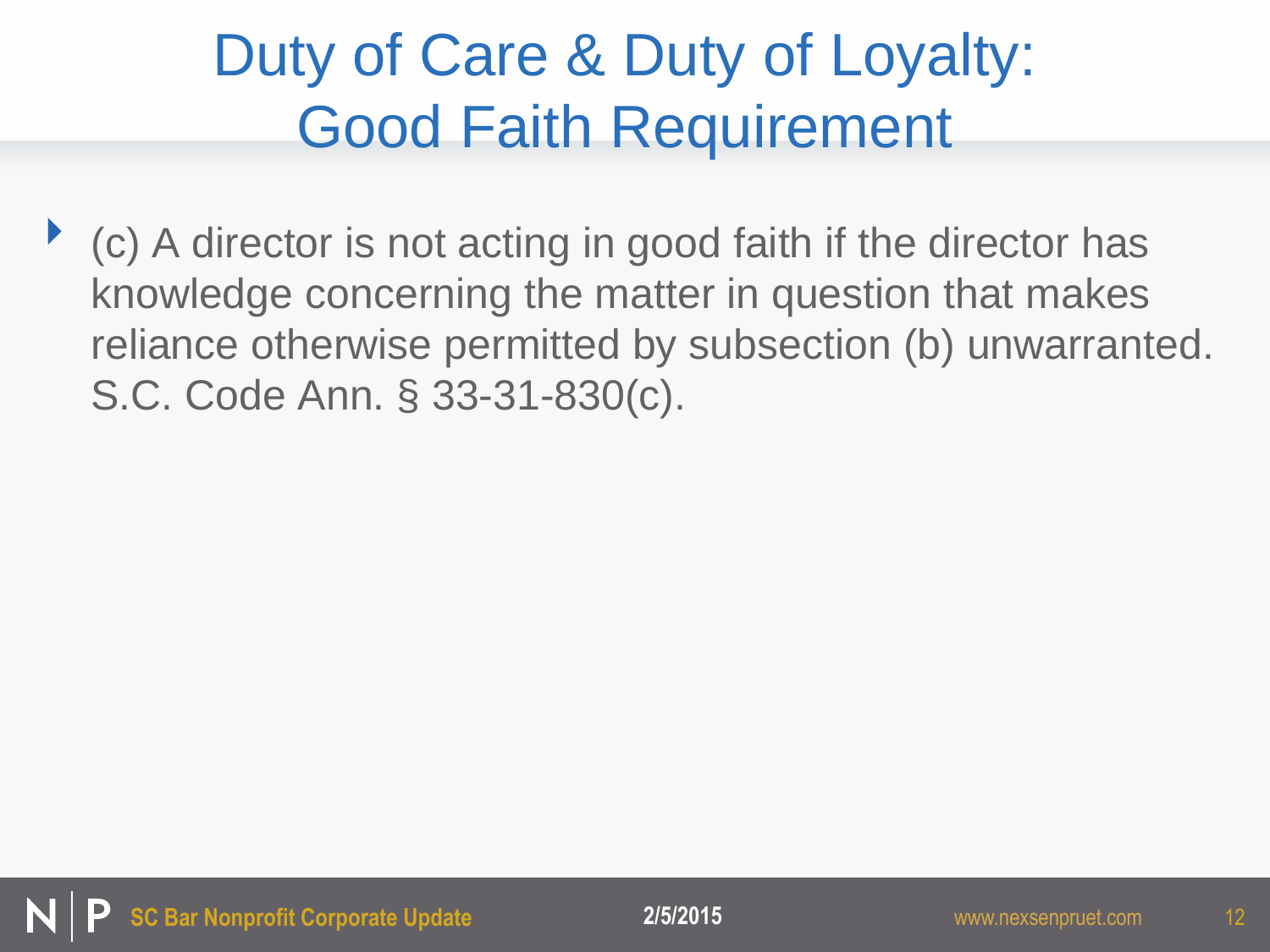# Duty of Care Business Judgment Rule

- "Under the business judgment rule, a court will not review the business judgment of a corporate governing board when it acts within its authority and it acts without corrupt motives and in good faith." Dockside Assn. v. Detyens, 291 S.C. 214, 217, 352 S.E.2d 714, 716 (Ct. App. 1987).
- Plaintiffs must establish, by a preponderance of the evidence that a corporate governing board lacked good faith, was self dealing, acted corruptly or fraudulently in taking action. Id.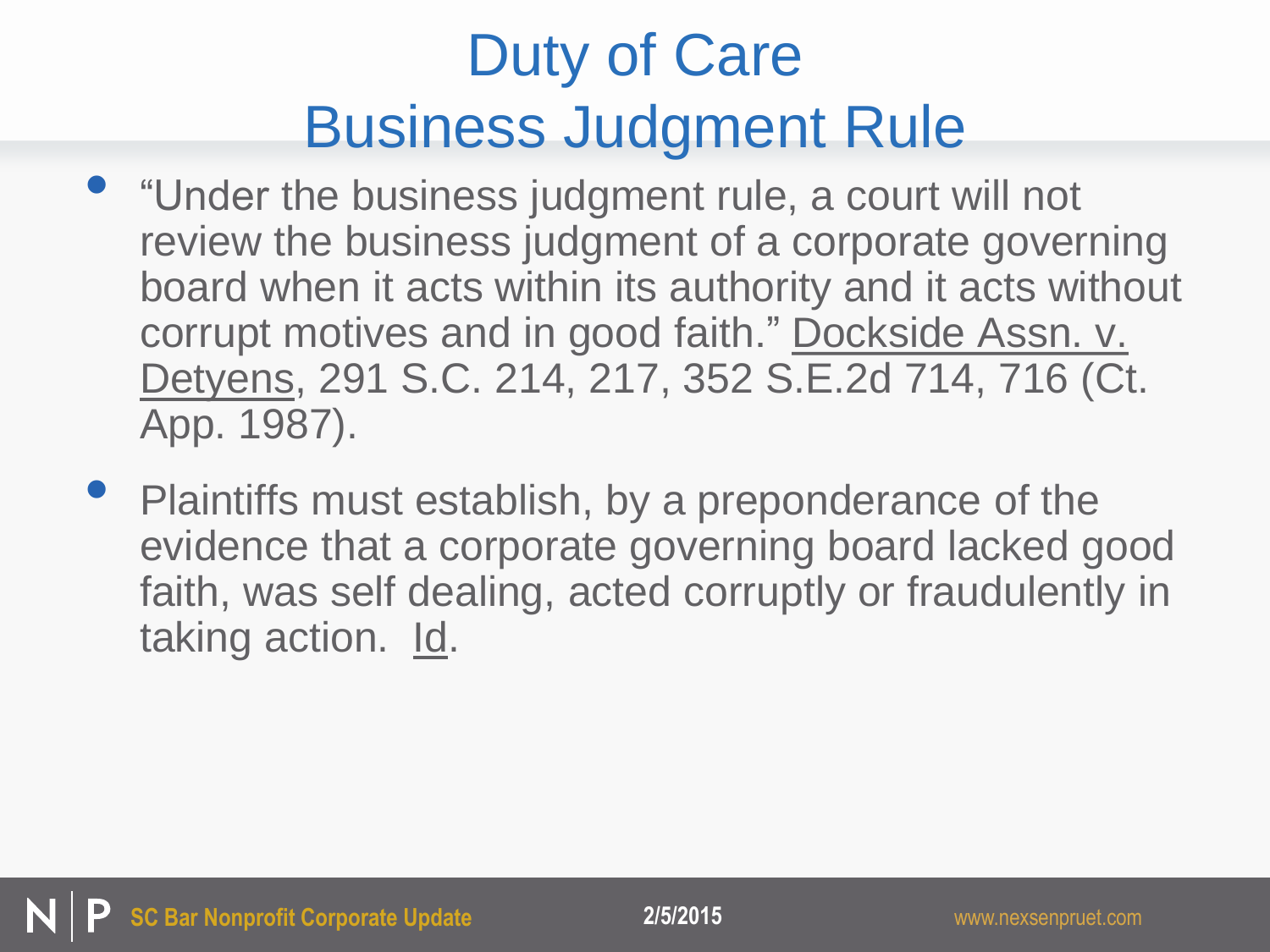# Duty of Care & Duty of Loyalty: Liability Protection

- ‣ (d) A director is not liable to the corporation, a member, or any other person for any action taken or not taken as a director, if the director acted in compliance with § 33-31-830.
- ‣ (f) An action against a director asserting the director's failure to act in compliance with this section and consequent liability must be commenced before the sooner of (i) three years after the failure complained of or (ii) two years after the harm complained of is, or reasonably should have been, discovered. This limitations period does not apply if the failure to act in compliance with this section has been fraudulently concealed. S.C. Code Ann. § 33-31-830(d) & (f).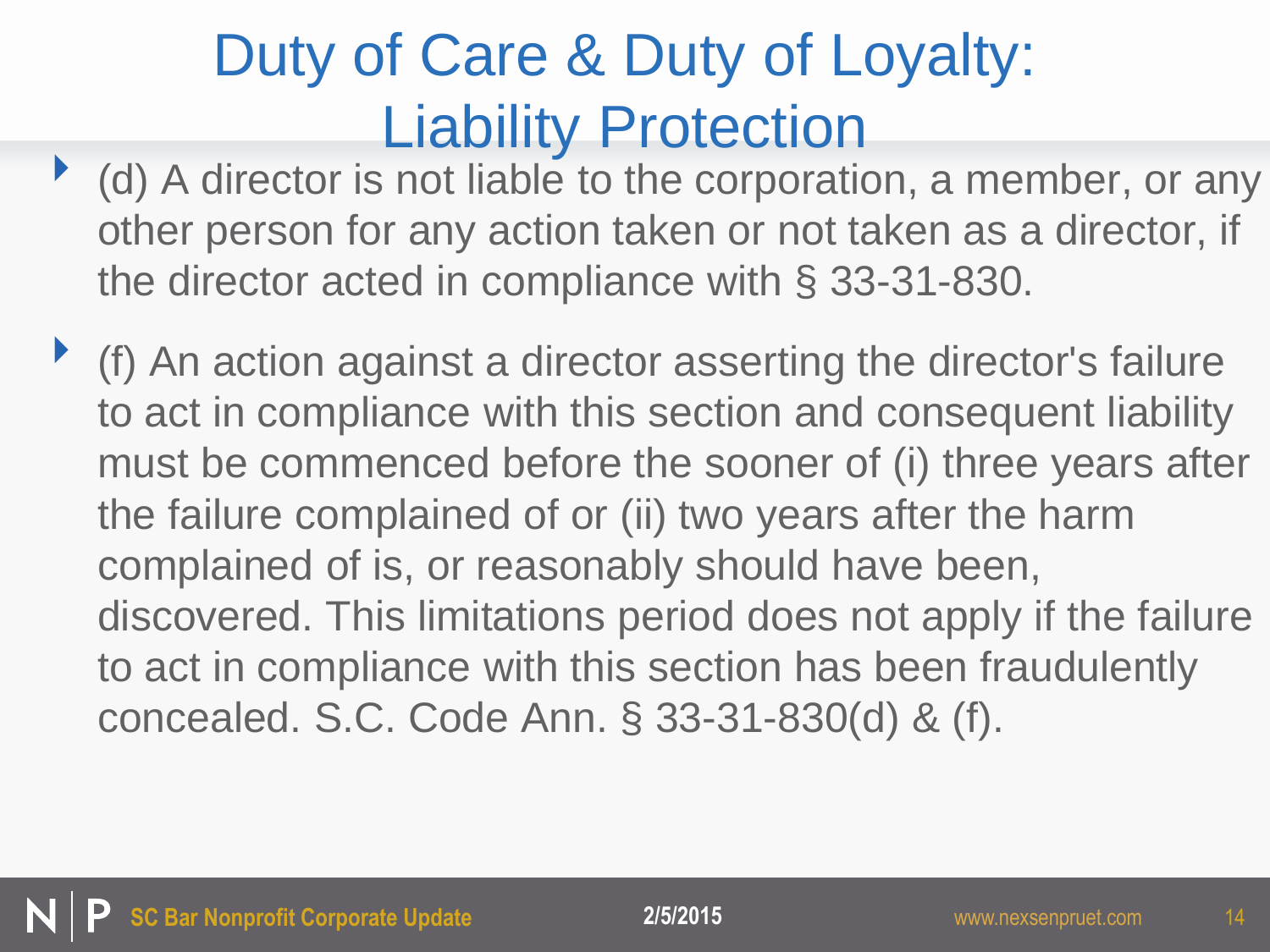# Duty of Care

- An Officer or Director must act in good faith and with the care an ordinarily prudent person would take in a similar circumstance.
- Director must act within their authority:
	- ▶ S.C. Nonprofit Corporation Act;
	- ‣ Articles of Incorporation;
	- Bylaws;
	- Policies.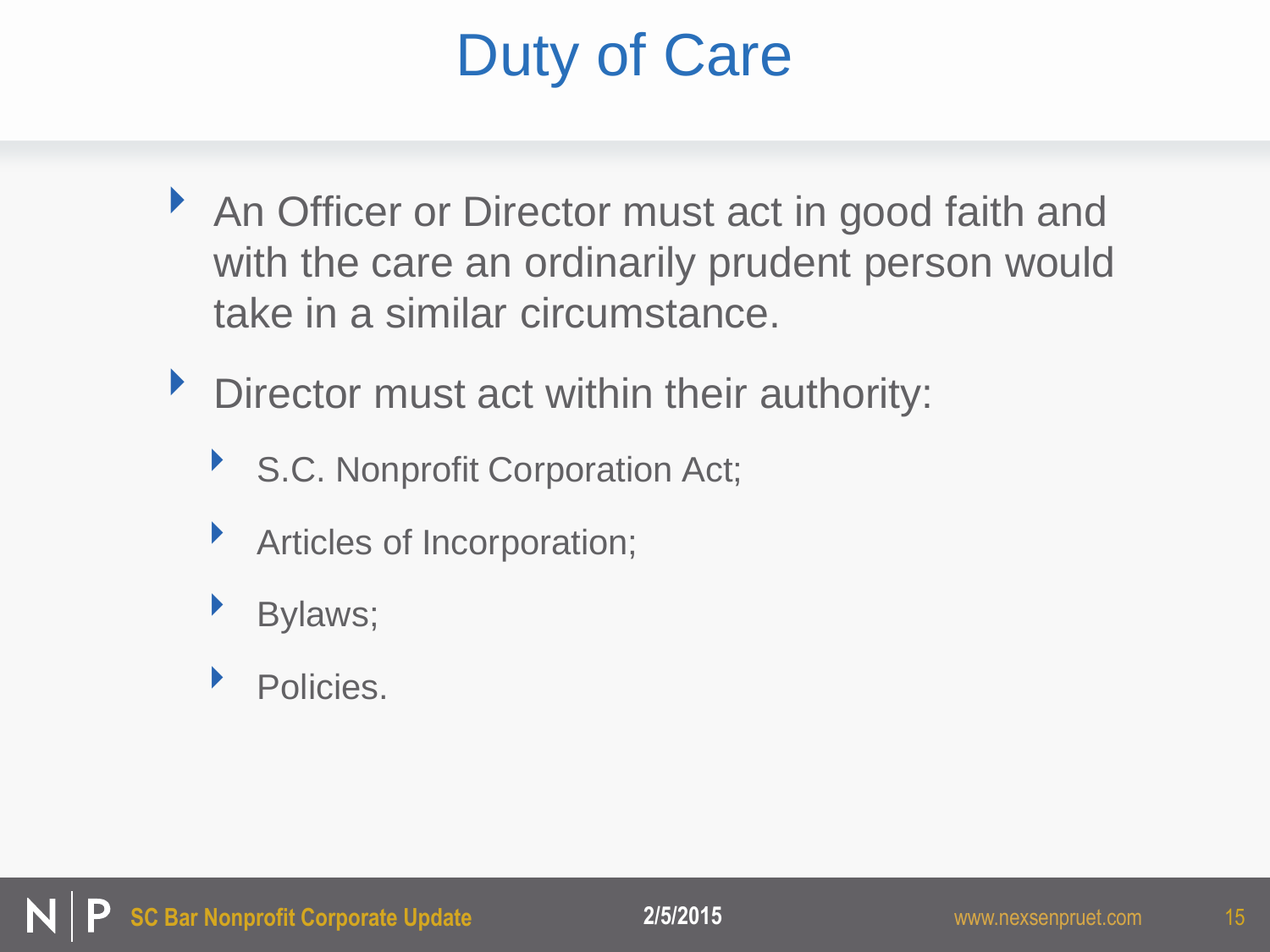# Duty of Care

- **Directors must act on an informed basis.**
- ‣ When making reasonable inquiry about an action, the director is entitled to rely on the opinions of:
	- knowledgeable officers, employees, etc.;
	- outside experts; or
	- appointed committees
- where such reliance is in good faith.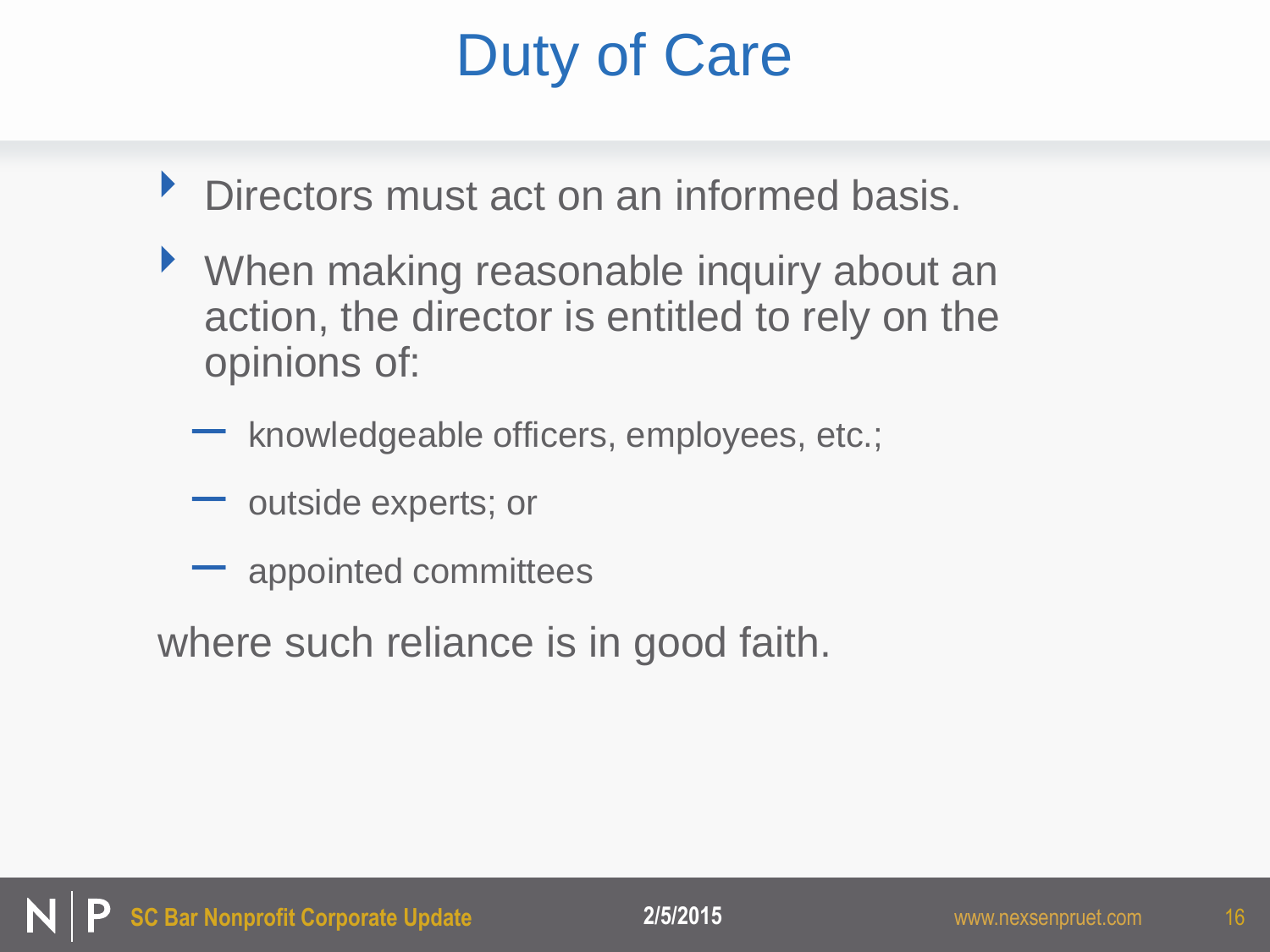# Duty of Loyalty

- ▶ Acting in the best interests of the corporation.
- ‣ Self dealing is a breach of the duty of loyalty.
- ‣ A transaction in which self-dealing was involved may be voidable by the corporation and may expose the director to personal liability for breach of the duty of loyalty.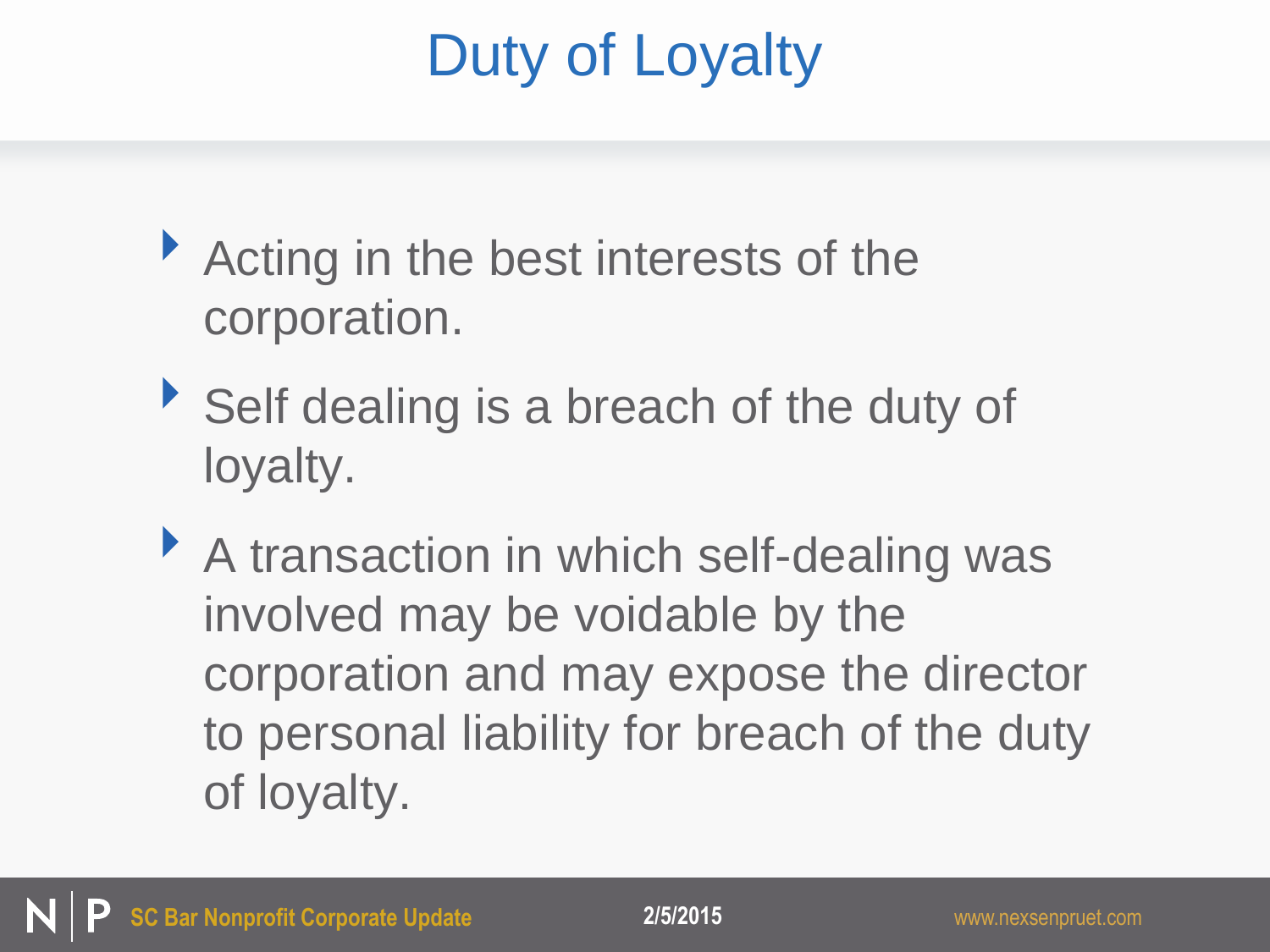- ▶ Claims for Breach of Fiduciary Duties—In re Caremark Int'l Inc. Derivative Litig, 698 A.2d 959 (Del. Ch. 1996);
	- $\blacktriangleright$  First case where a court decided whether directors could be held liable for losses sustained by a company as a result of compliance program failures.
	- ▶ Held: Directors could be liable for breaching the duty of care if the directors:
		- ‣ Knew or should have known about legal violations and did nothing to stop them, resulting in harm to the company;
		- ▶ Failed to assure that the company implement an information and reporting system reasonably designed to prevent losses caused by compliance violations.
	- ▶ Found a sustained or systematic failure of the board to exercise oversight.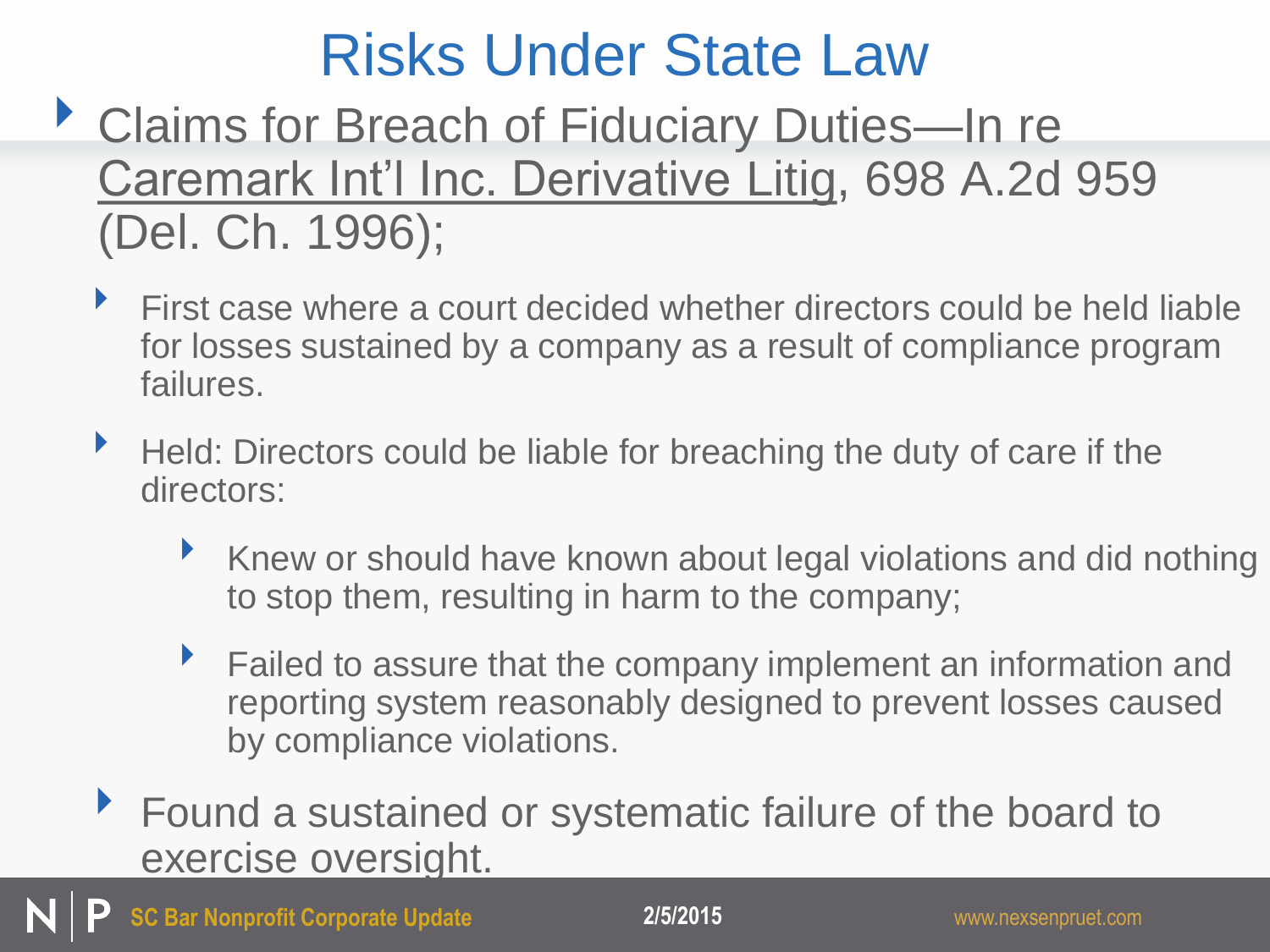- ▶ Stone v. Ritter, 911 A.2d 363, 370 (Del. 2006).
	- Held that a director's failure to implement and subsequently monitor or oversee a reporting and information system intended to ensure compliance could constitute a breach of the duty of loyalty.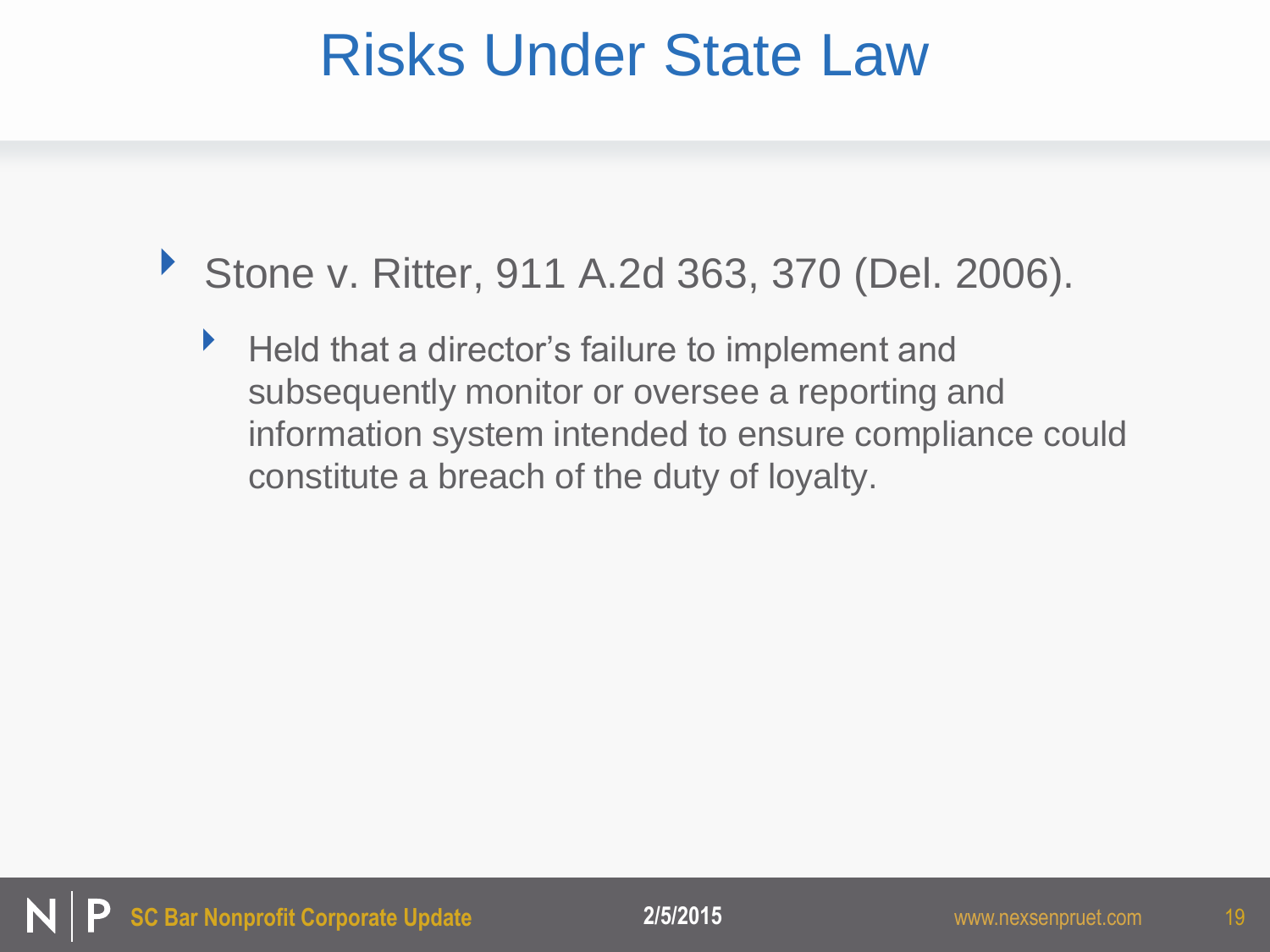- Case in point: Official Comm. of Unsecured Creditors v. Baldwin (In re Lemington Home for the Aged), No. 13-2707, 2015 WL 305505, 60 Bankr. Ct. Dec. 138 (C.A.3 (Pa.) January 26, 2015)
- ‣ A nonprofit nursing home established in 1883 for the purpose of caring for African American seniors.
	- ‣ Administrator breached the duty of care: 1997-2004
		- The home was out of compliance with state and federal regs;
		- Cited for deficiencies at 3 x's the level of other Penn. Homes;
		- Failed to assure appropriate clinical documentation;
		- ‣ An investigation after the death of a resident showed that the Adm. Lacked the qualifications, the knowledge of the Penn. Regs and ability to direct staff to perform the services required.
	- ‣ Administrator breached the duty of loyalty: Adm. did not work full-time but collected a full-time salary while receiving short term disability benefits for more than 8 months.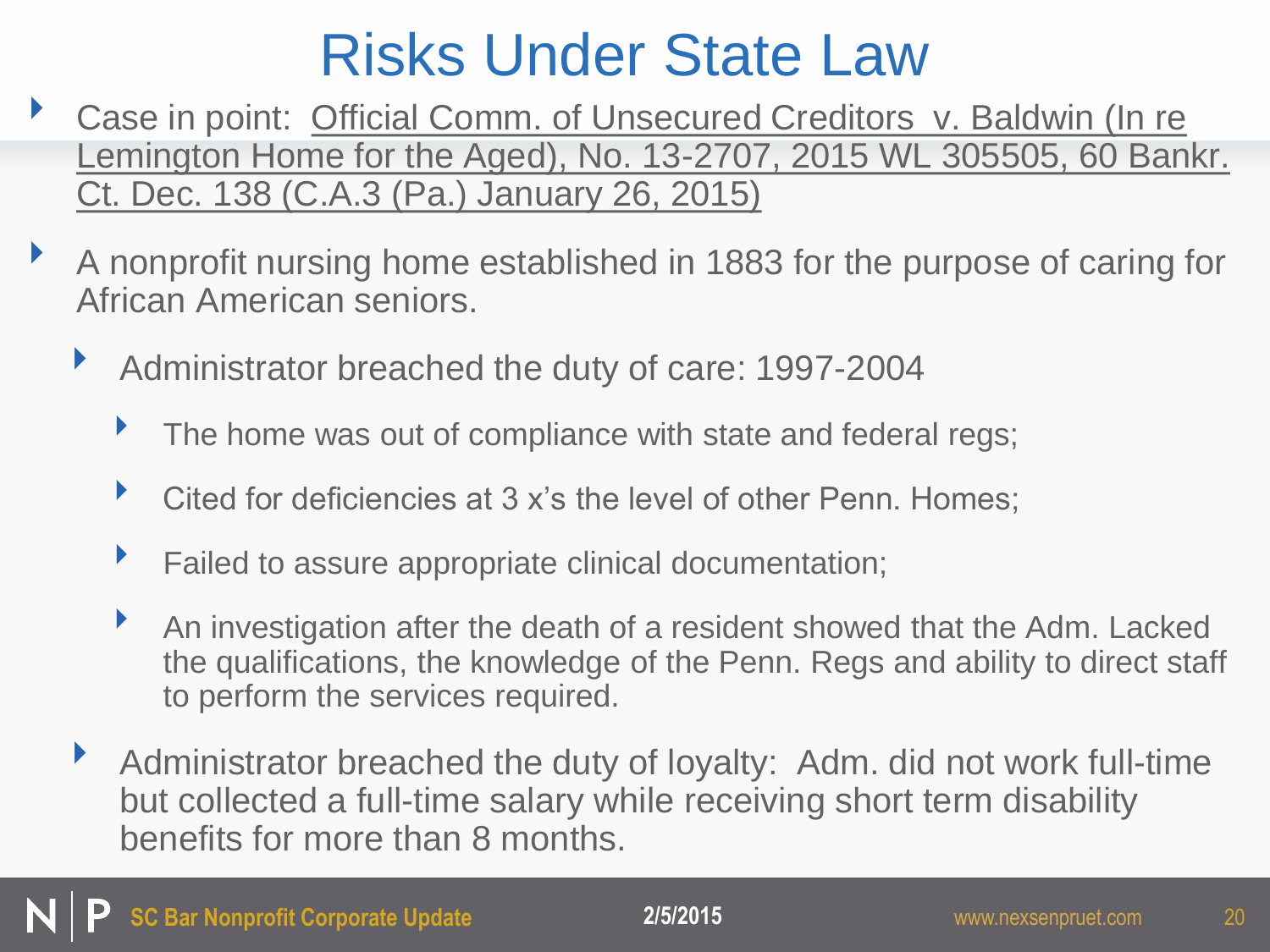#### ▶ CFO breached the duty of care:

- Did not keep or create financial statements, annual audit or even maintain a general ledger for over a year;
- Did not cooperate with the bankruptcy consultant or provide any requested documents;
- ▶ Lied about keeping an "excel spreadsheet" containing a financial record;
- Statements in Board minutes state that CFO provided all requested information to the consultant;
- ‣ Failed to bill/collect >\$500K from Medicare.
- ▶ CFO breached the duty of loyalty:
	- ‣ Presented a proposal for the sale of the home to a church in which the CFO would assume the role of President and CEO.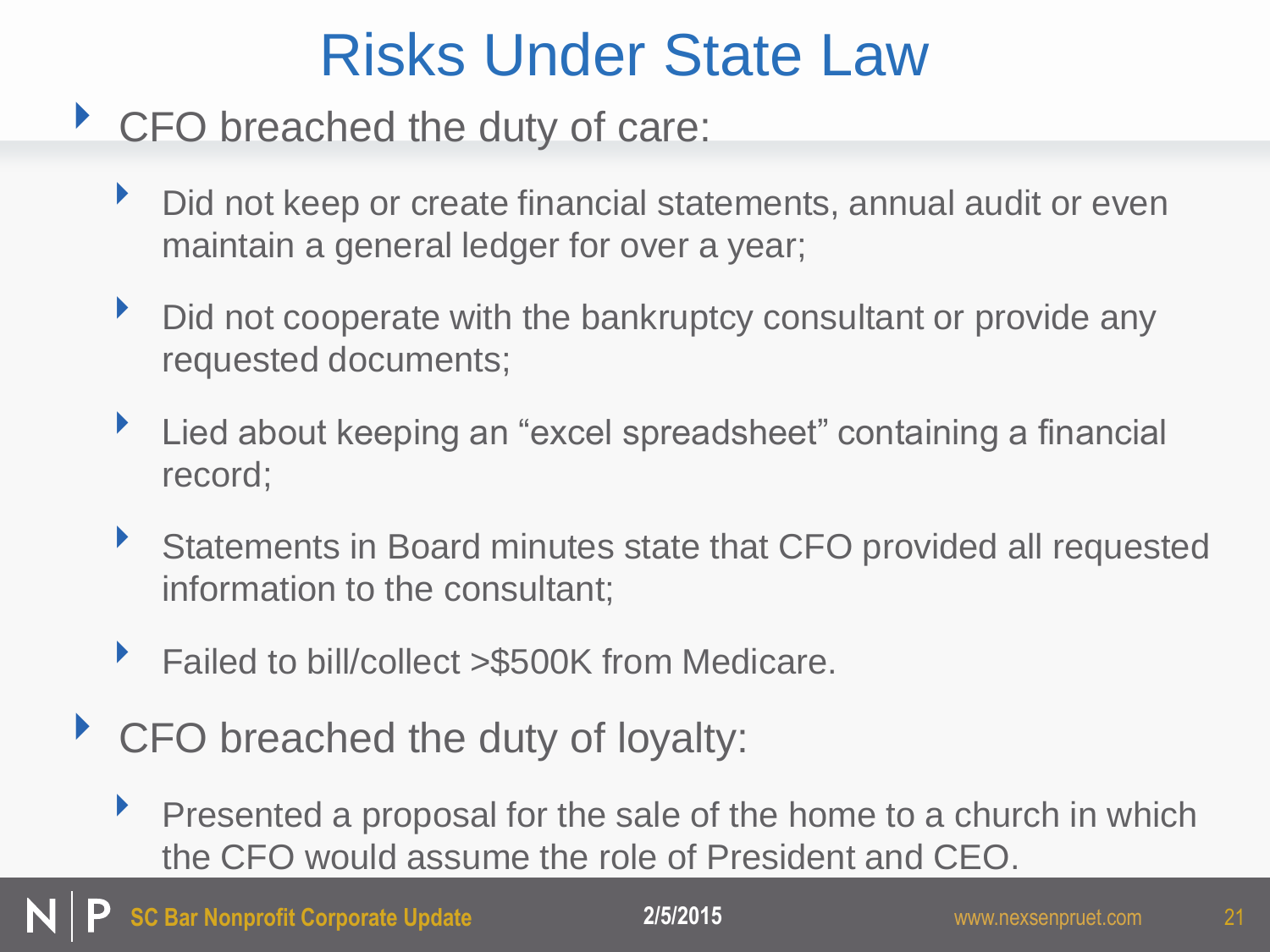- Directors breached the duty of care: "Heads stuck in the sand"
	- ‣ Allowed the Adm to continue in the Adm role when:
		- Aware home had deficiencies 3 x's other Penn. Homes;
		- Received a 2001 independent review of the home that due to the  $#$  of citations, the Adm. should be replaced with a more seasoned adm;
		- ‣ Sought and obtained a grant for \$178K from a foundation to fund an adm search, but did not use the funds for that purpose;
		- Allowed the Adm. to continue to receive a full-time salary while working part time; and
	- ‣ Allowed the CFO to continue in his role after being informed he was not keeping appropriate records.;
	- **Did not disclose the Board's January 2005 decision to close the home** until April and delayed filing for bankruptcy.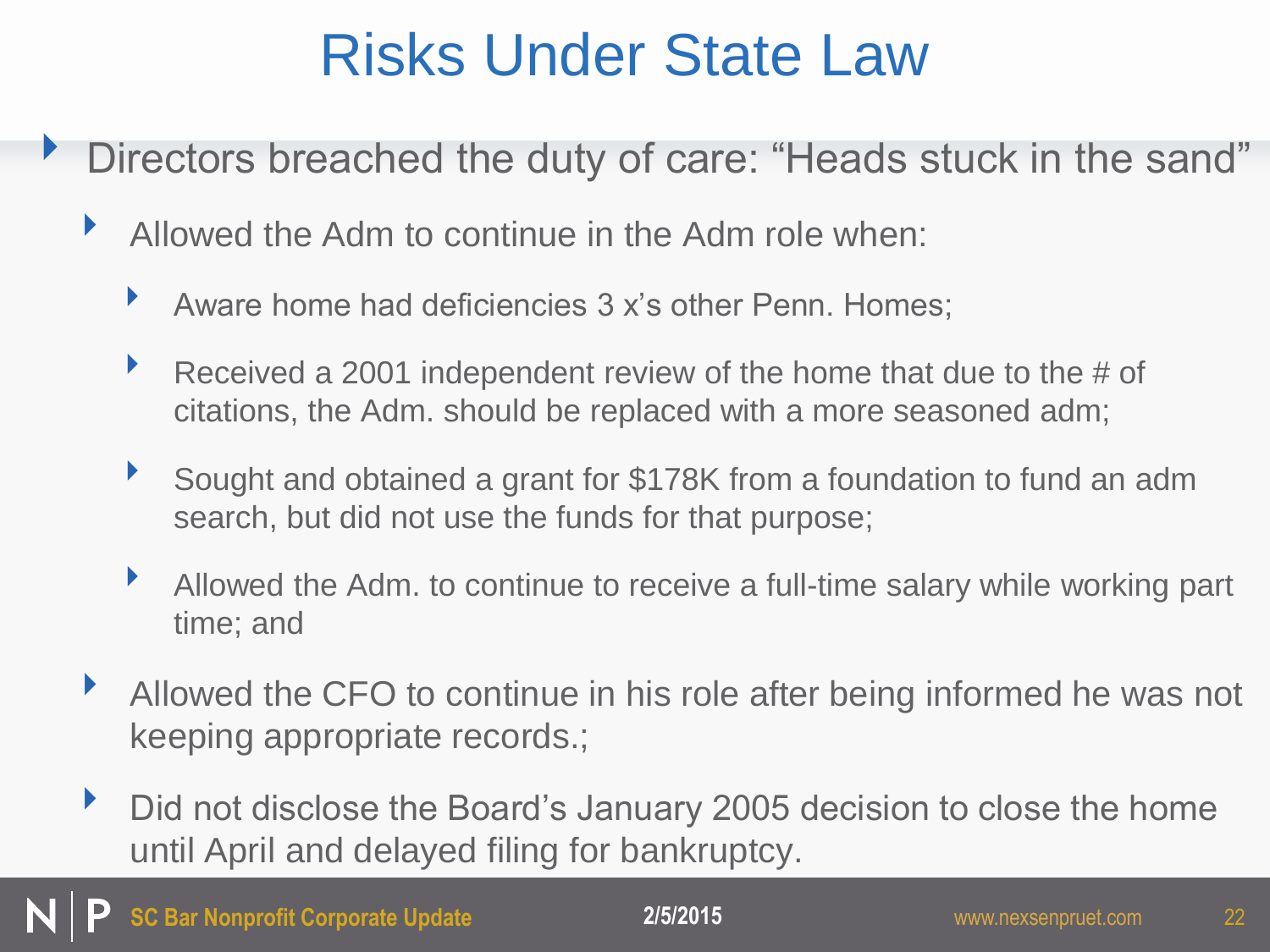- ▶ Court maintained the punitive damage award for the officer defendants, but not the director defendants finding that the officer defendants engaged in self-dealing, but the director defendants did not.
- ‣ Court also found sufficient evidence for a "deepening insolvency" claim due to the mismanagement of the home, delay in filing bankruptcy and the undisclosed decision to close the home.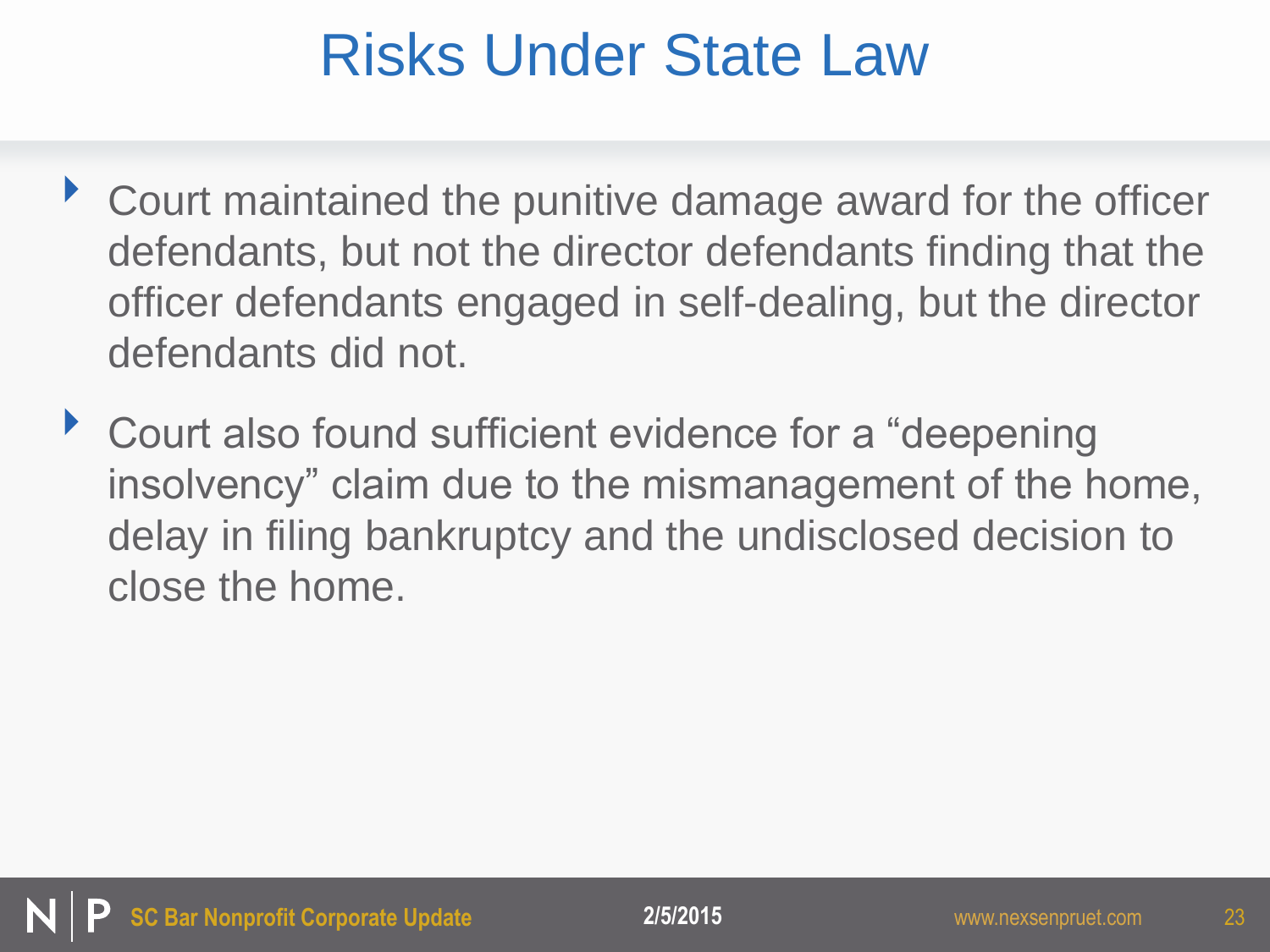## Take-Aways

#### ‣ BE INFORMED;

- TAKE ACTIONS IN THE BEST INTERESTS OF THE CORPORATION;
- ‣ Board approval of the Code of Conduct and Compliance Plan;
- ‣ Regularly include compliance updates to the Board;
- ‣ Regularly evaluate/update all components of the Compliance Plan;
- ‣ Regularly review the adequacy of compliance resources;

24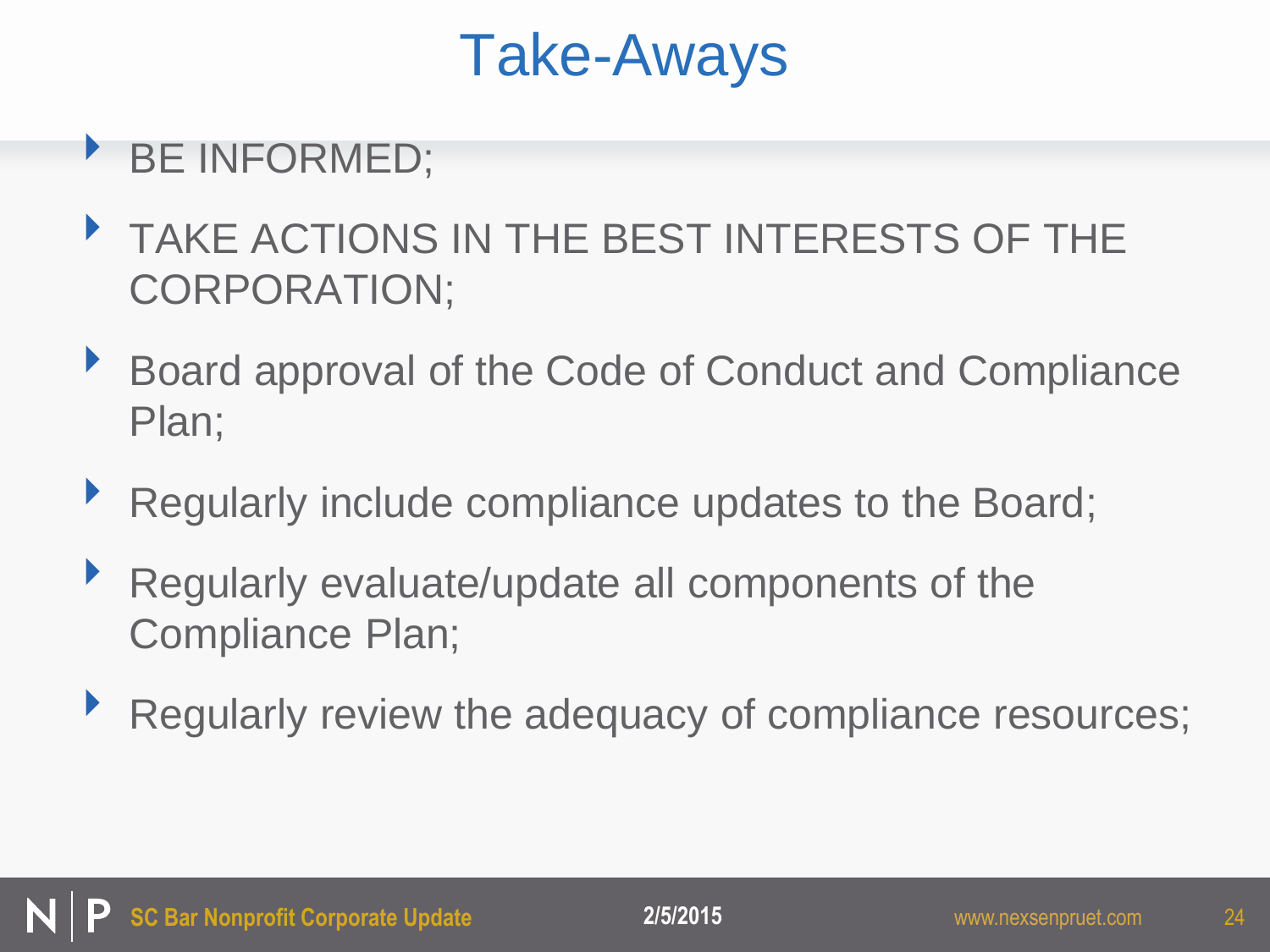#### TAKE-AWAYS

#### **EXACT ON INFORMATION PROVIDED!!!**

DON'T STICK YOUR HEAD IN THE SAND.



25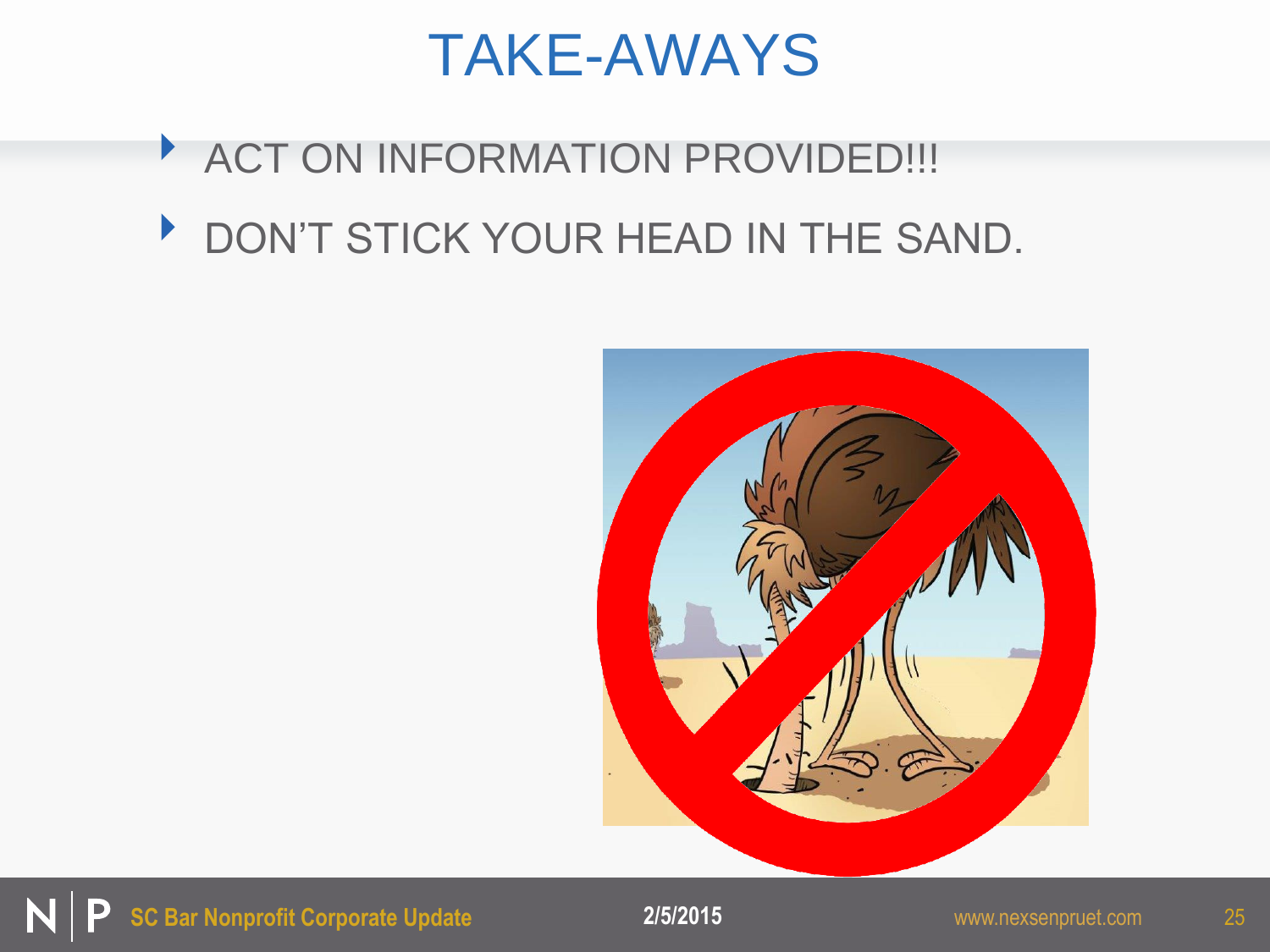## Protections Under State Law: "Safe Harbors"

- ‣ Directors enjoy **immunity** from suit under S.C. Code § 33-31-834:
	- Stems from tax exempt status  $(501(c)(3), (c)(6), 8(c)(12))$
	- ‣ Immunity lost when director's conduct amounts to willful, wanton, or gross negligence.
		- ‣ What is gross negligence? When the defendant has failed to exercise a slight degree of care. Osborn v. University Med. Assoc. of MUSC, 278 F.Supp.2d 720, 729-730 (D. S.C. 2003).
		- ‣ What is willful, wanton behavior? Whether a tort "is committed in such a manner or under such circumstances that a person of ordinary reason or prudence would then have been conscious of it as an invasion of the plaintiff's rights." Id. at 730.
			- Implies conscious wrongdoing by defendant.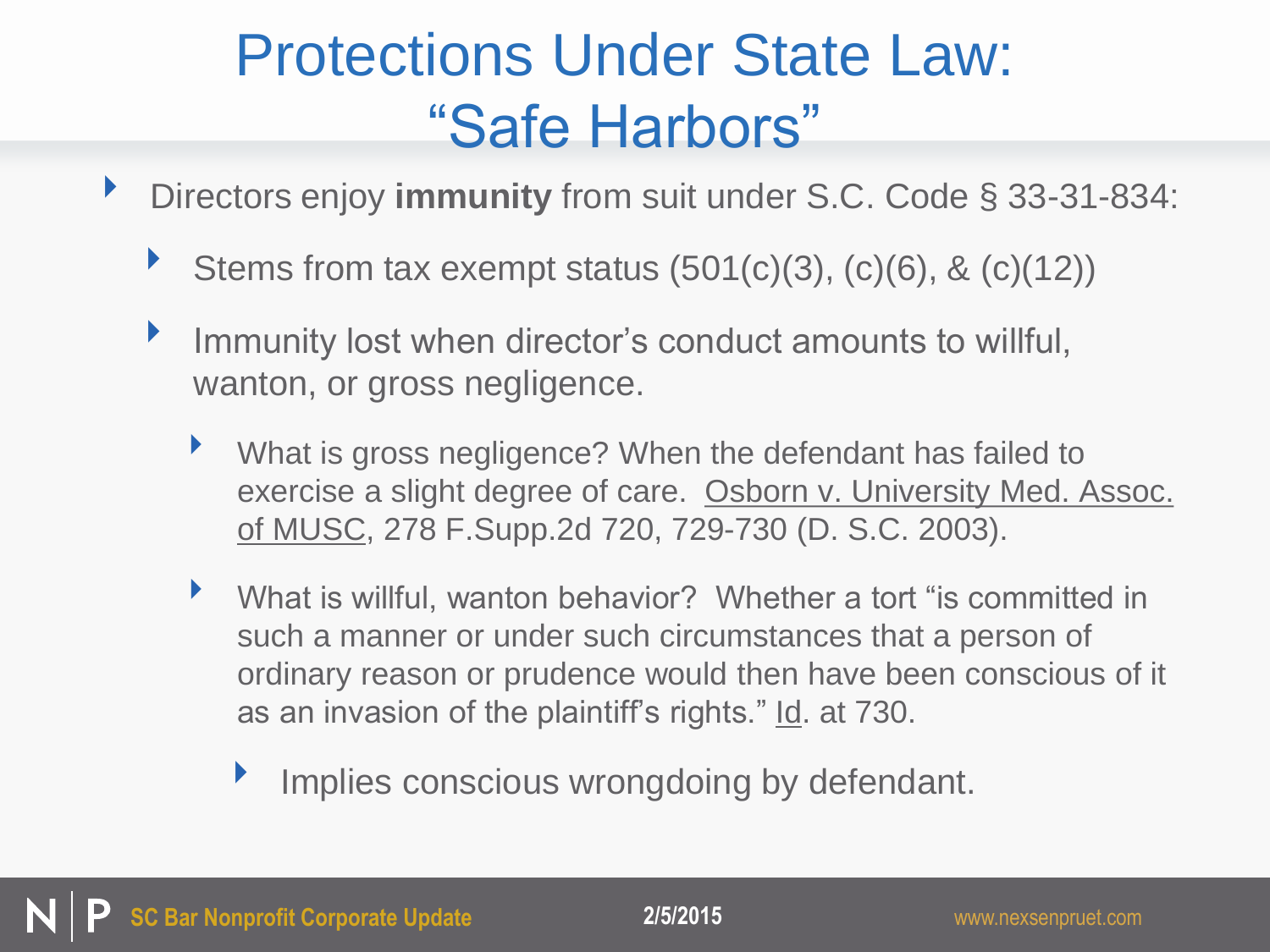# Protections Under State Law: "Safe Harbors"

- Additional protections under S.C. Code Ann. § 33-31-202(b).
- Unless the articles provide otherwise, no director of the corporation is personally liable for monetary damages for breach of any duty to the corporation or members. However, this provision shall not eliminate or limit the liability of a director:
- (1) for any breach of the director's duty of loyalty to the corporation or its members;
- $\blacktriangleright$  (2) for acts or omissions not in good faith or which involve intentional misconduct or a knowing violation of law;
- (3) for any transaction from which a director derived an improper personal benefit; or
- ‣ (4) under Sections 33-31-831(COI); 832(Loans); 833(Distributions).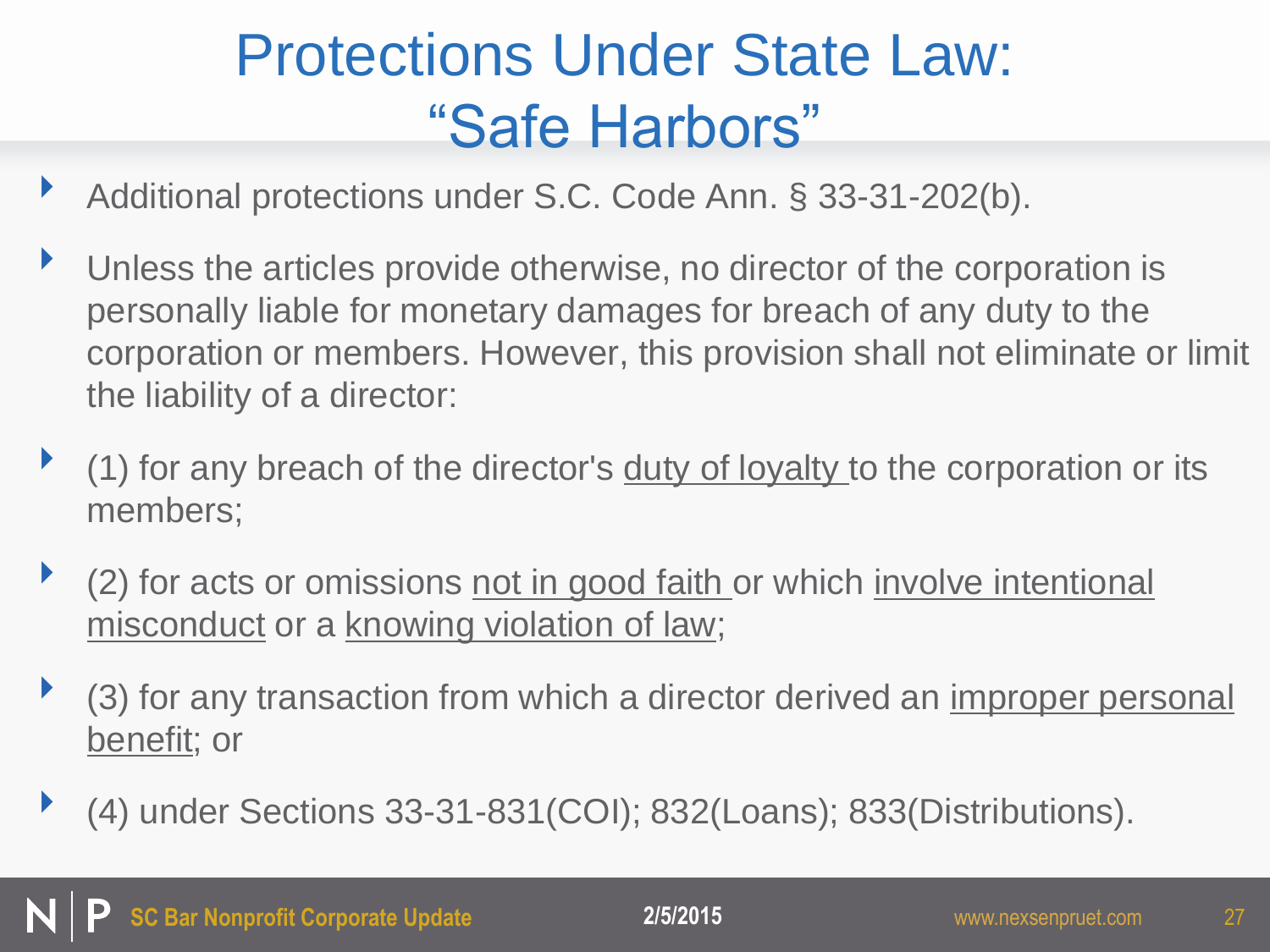#### Protections Under State Law

- ‣ Statutory Indemnification
	- ‣ Mandatory (S.C. Code § 33-31-852)
		- ‣ Director is a party to proceeding because of status as a director and has a successful defense on the merits.
	- ▶ Permissive (S.C. Code § 33-31-851)
		- ‣ Conditions must be met:
			- $\blacktriangleright$  If a civil proceeding:
				- ‣ Conducted him/herself in good faith; &
				- ‣ Reasonably believed conduct was in the best interests of the corporation.
			- If a criminal proceeding, no reasonable cause to believe his/her conduct was unlawful.
	- Often times contained in bylaws
	- Must be approved by the Attorney General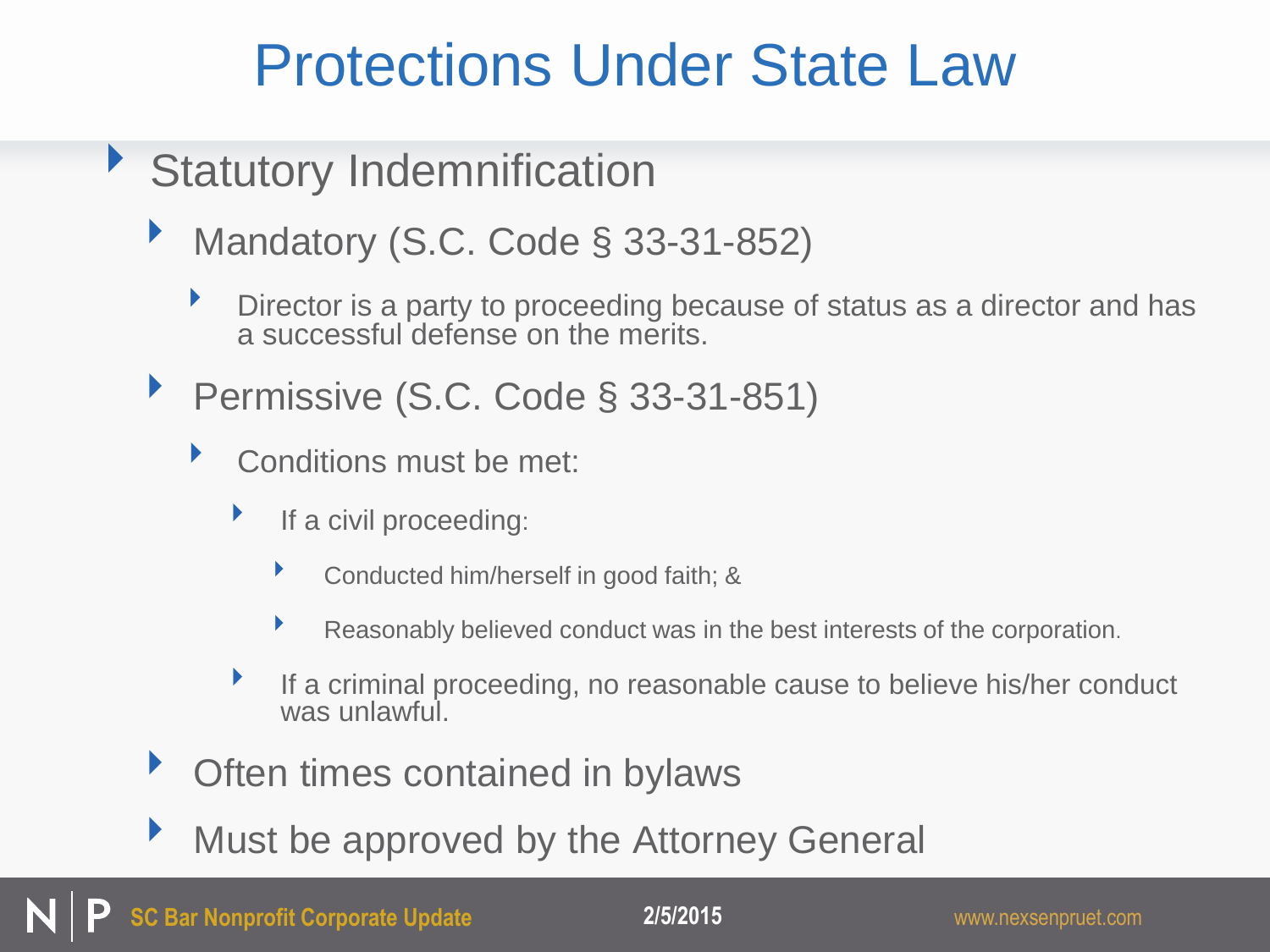## Protections under D&O Policy

- ▶ Review Current D&O Policy
- **Directors and Officers Liability Coverage**
- ‣ Pays Loss (damages/settlements/judgments/defense costs) on behalf of the Insured Persons
- ‣ Maximum aggregate limit
- ‣ Applicable Deductible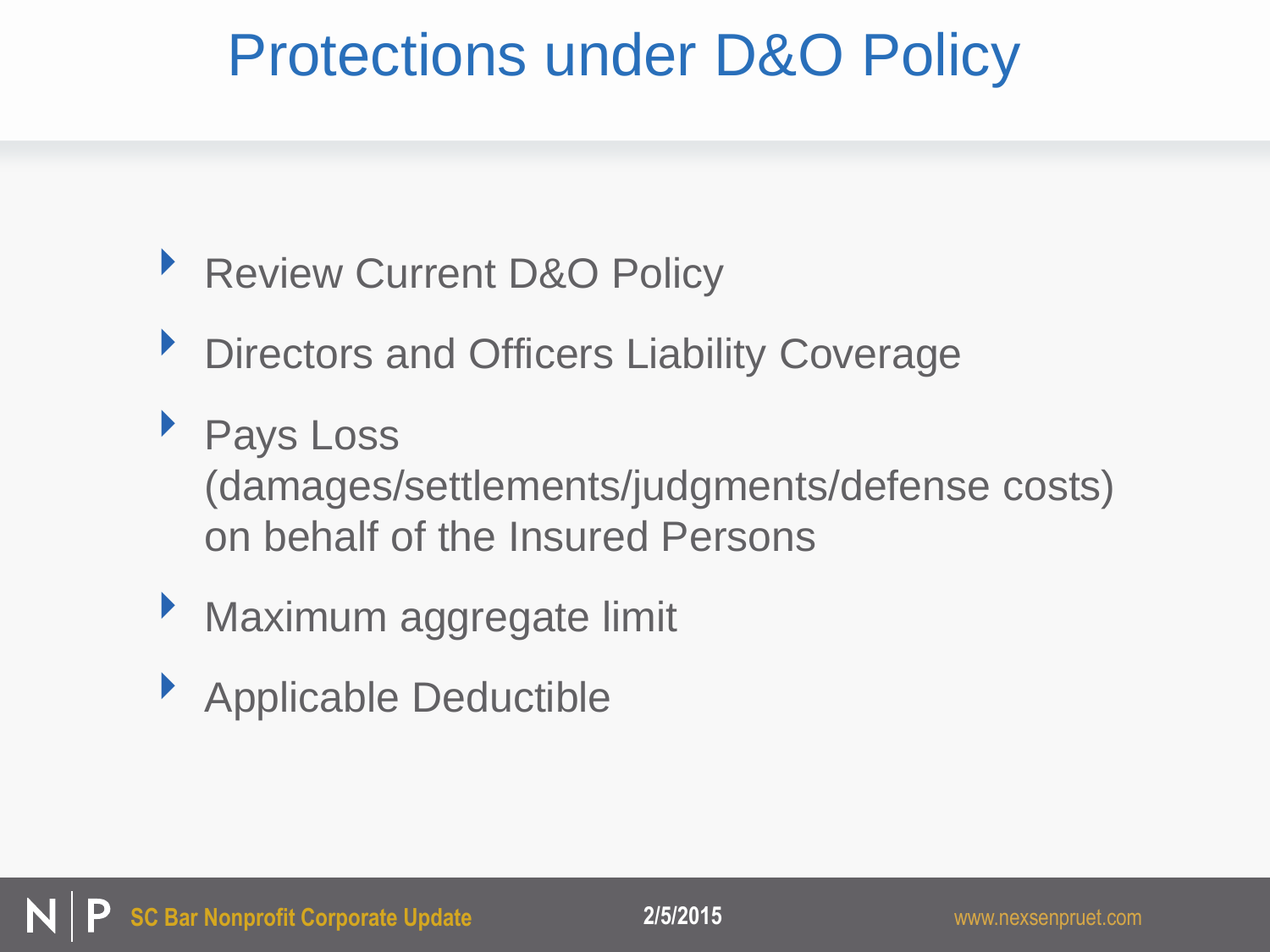# Tax Law Compliance: Remember the Basis for Your Exempt Status

- ‣ Organized and operated exclusively for exempt purpose
- ‣ No private inurement
- ‣ No private benefit
- ▶ Restriction on political and substantial lobbying activities
- ‣ Compliance reported annually on the 990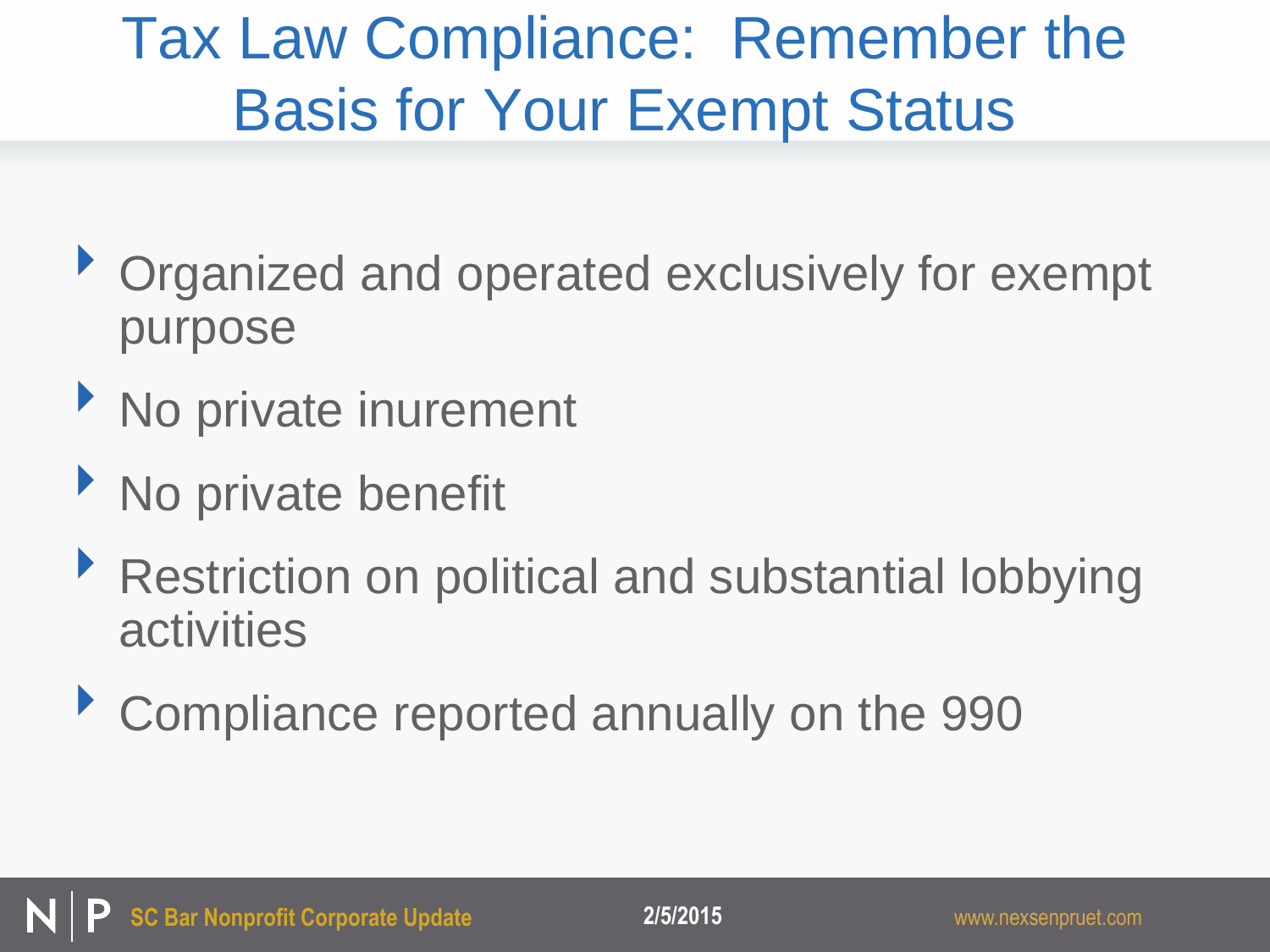## Health Care Compliance

- ‣ Anti-kickback
- ‣ False claims
- ‣ Provider self-referral law (Stark)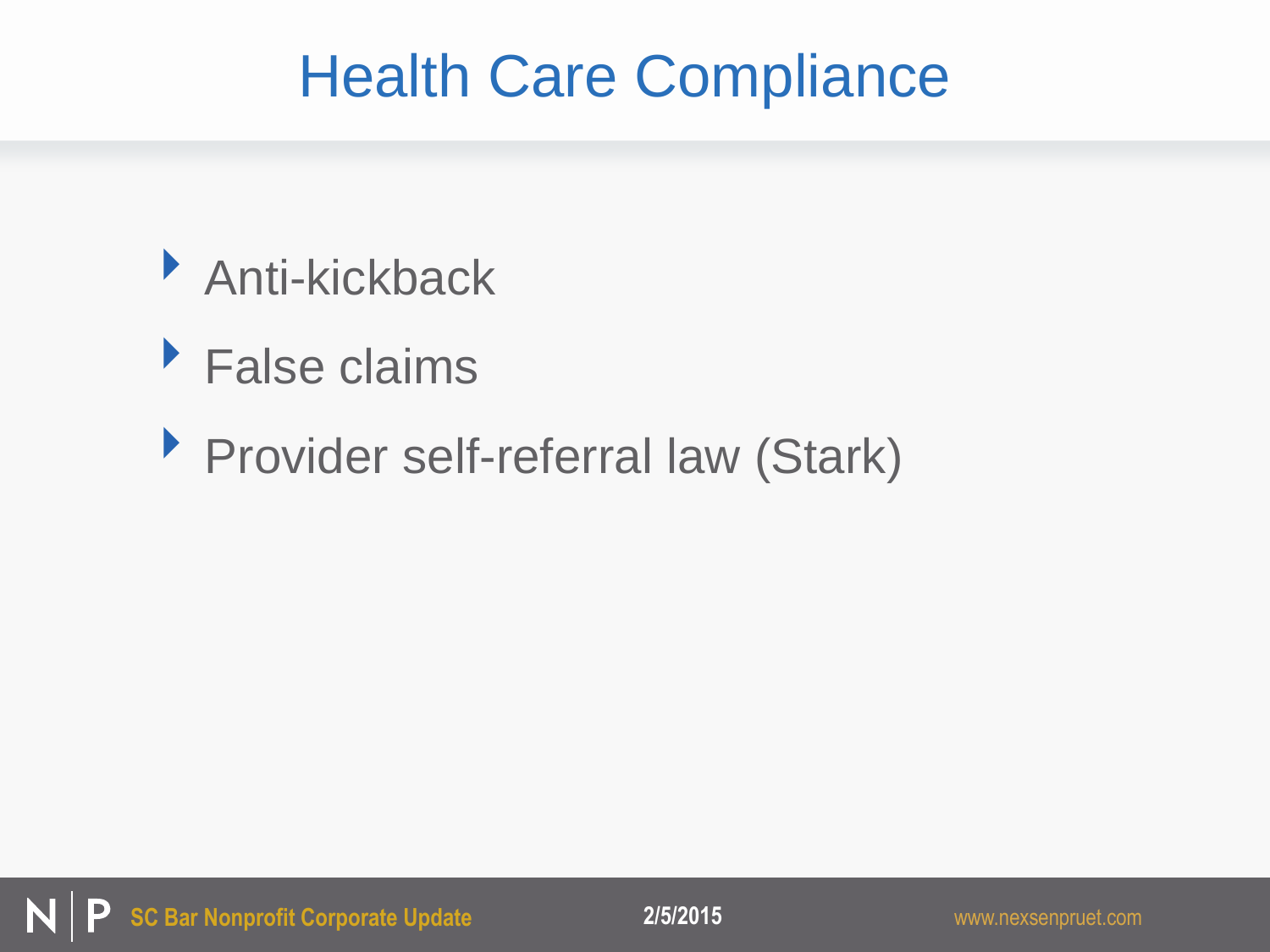## Compliance Risk Areas



- ‣ Coding
- ‣ Cost reports
- ‣ Financial relationships with physicians and other providers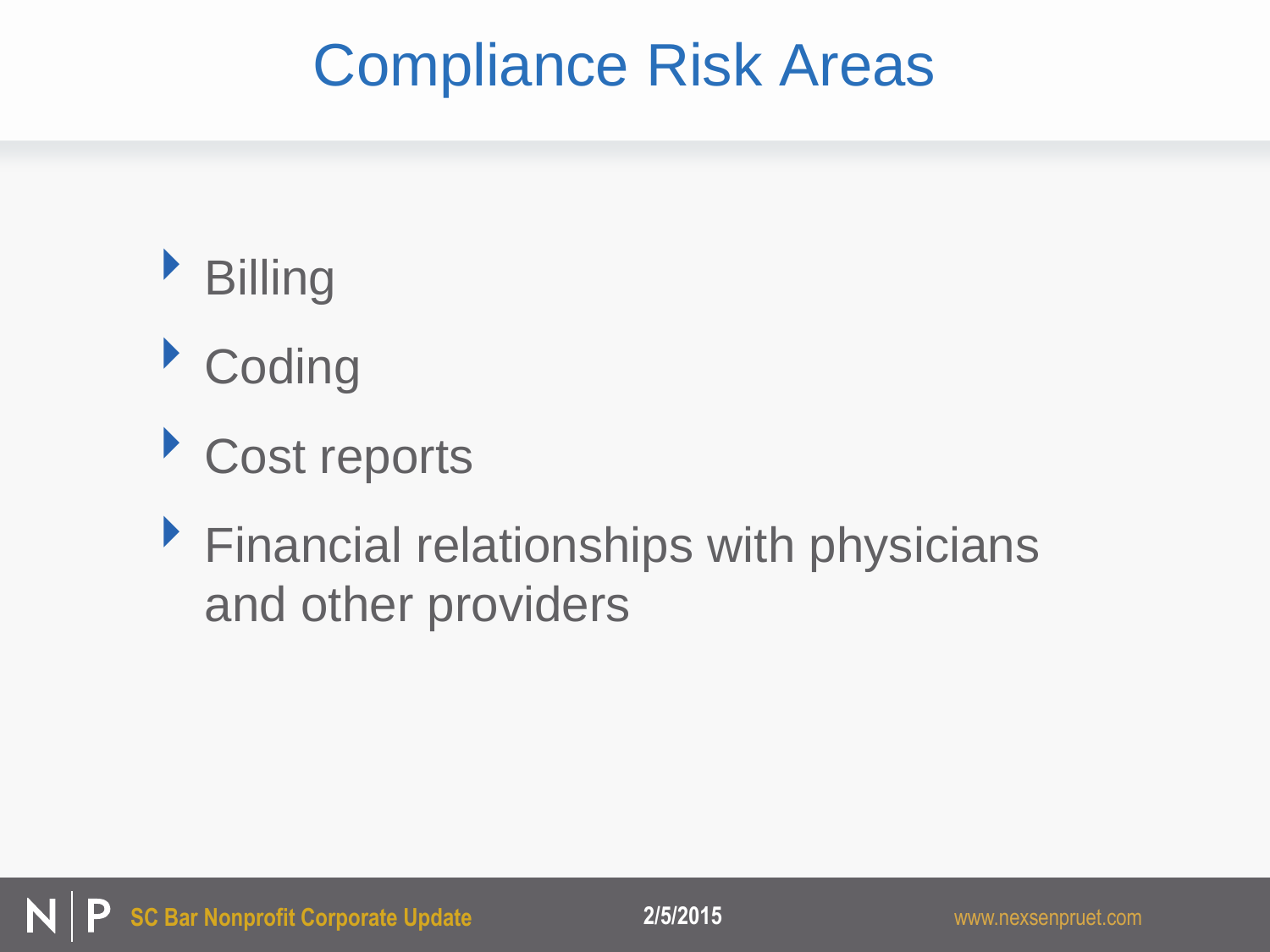# Policies are Important

- ‣Written policies help organizations:
	- ‣ Demonstrate compliance with applicable laws
	- ‣ Fulfill their directives

# ‣But, they may hurt you if not followed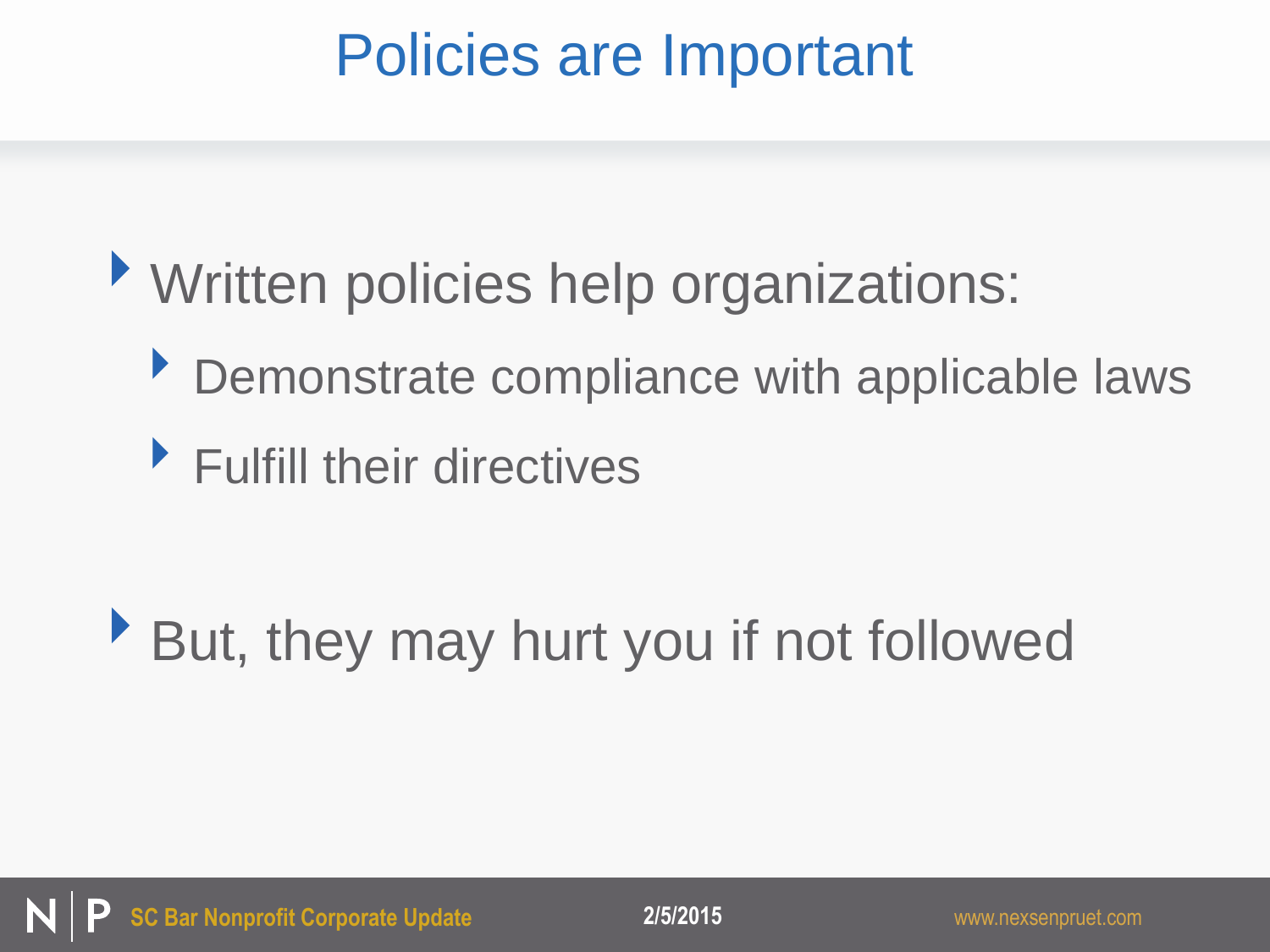# Practical Tip: Recommended Policies

- ‣ Conflict of interest
- Document retention & destruction
- ▶ Legal compliance: detect and prevent violations
	- Code of Conduct
	- ‣ Compliance officer/Compliance committee
	- **Open lines of communication**
	- **Whistleblower**
	- ▶ Auditing and Monitoring
	- **Investigating alleged violations**
	- ‣ Enforcement of disciplinary standards
	- Training and education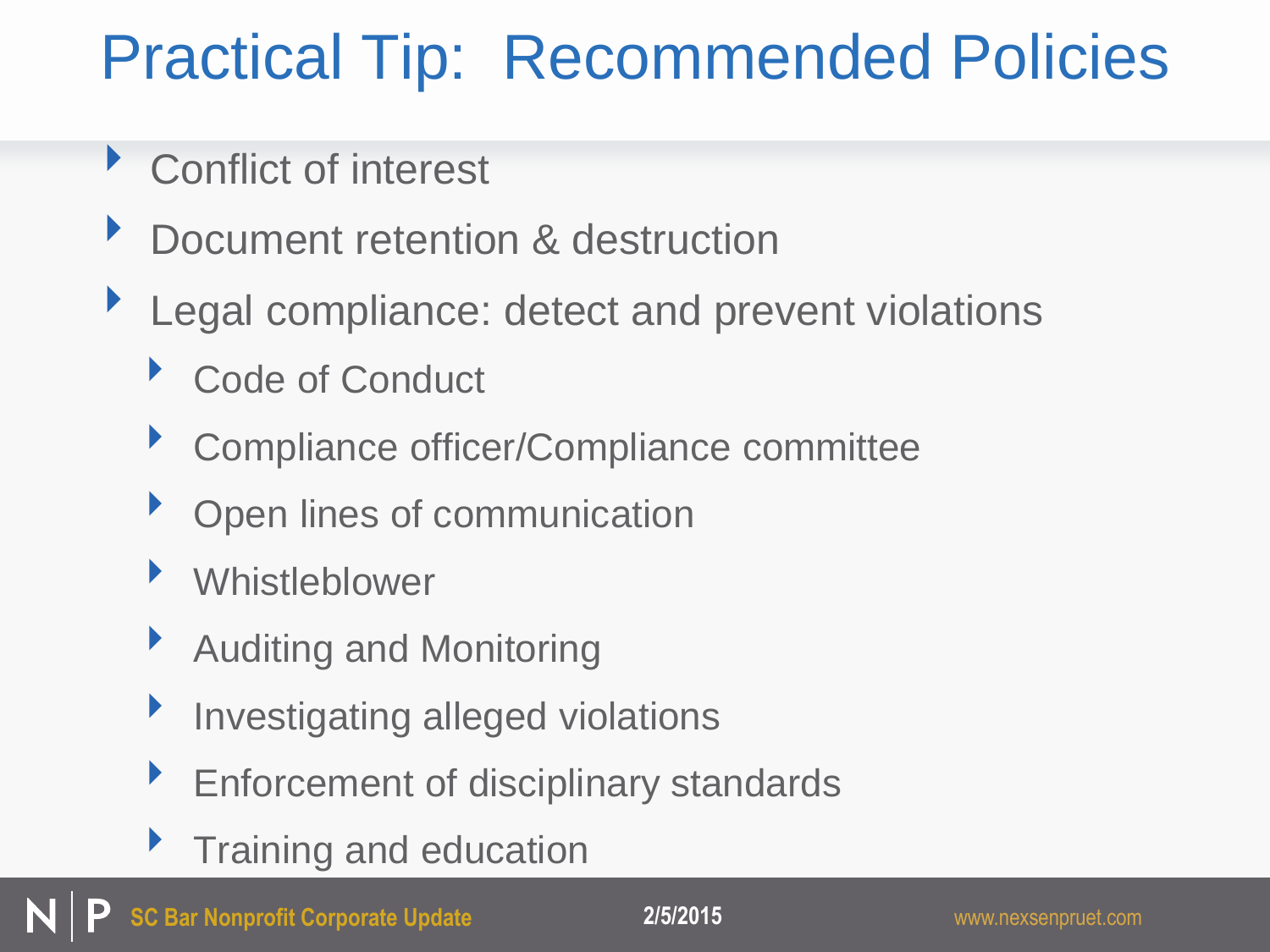# Practical Tip: Policy Management

# ‣Know your organization's policies

# Review them periodically

- Adhere to them
- ‣Simplify if necessary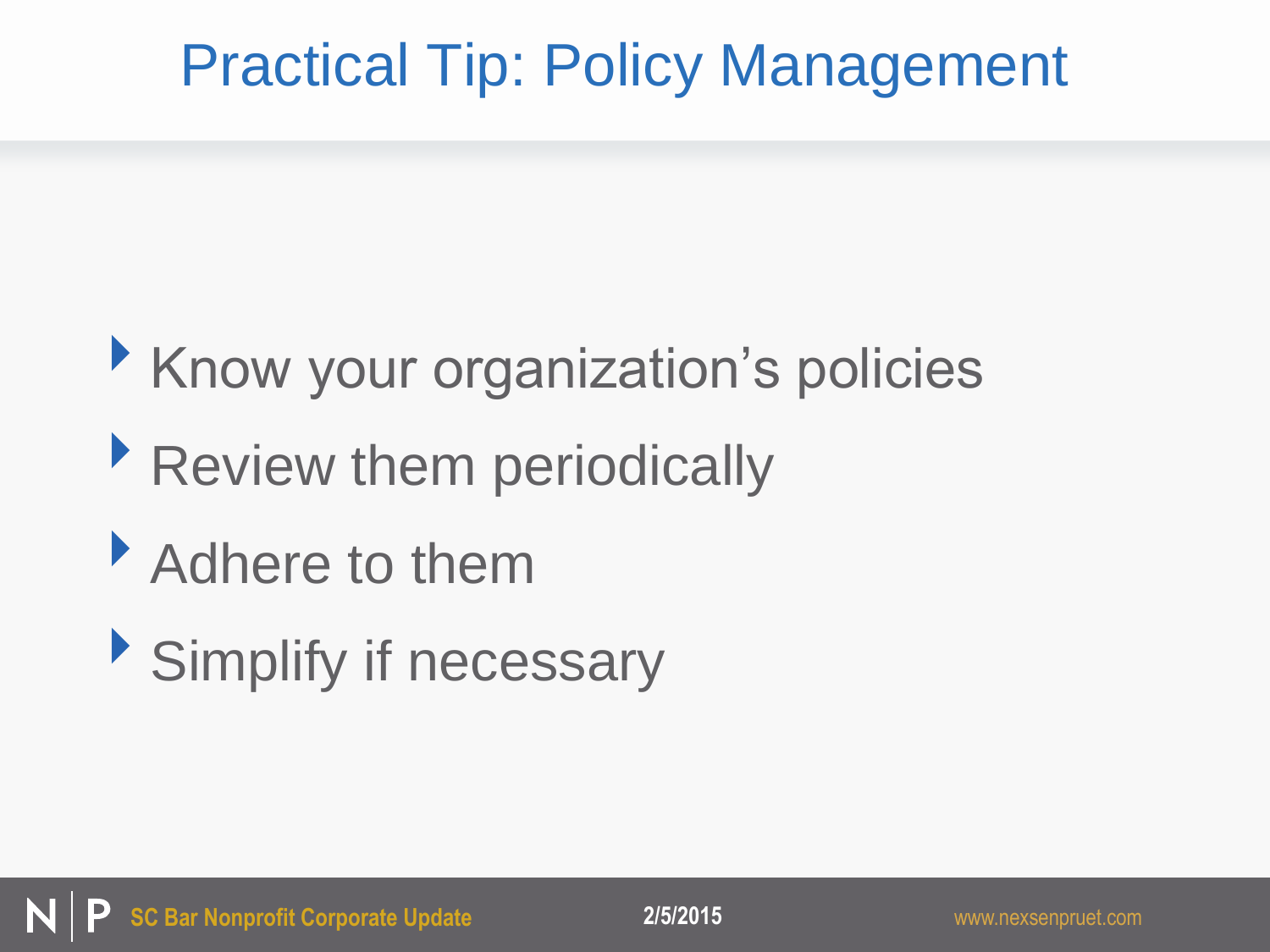# Quality of Care: Key Objective

- The Board must understand and be able to articulate the Facility's strategic mission on quality
	- Tied in with general duties of the Board
	- LARGE on CMS's radar
	- ‣ Quality (or lack thereof) could also be linked to compliance risk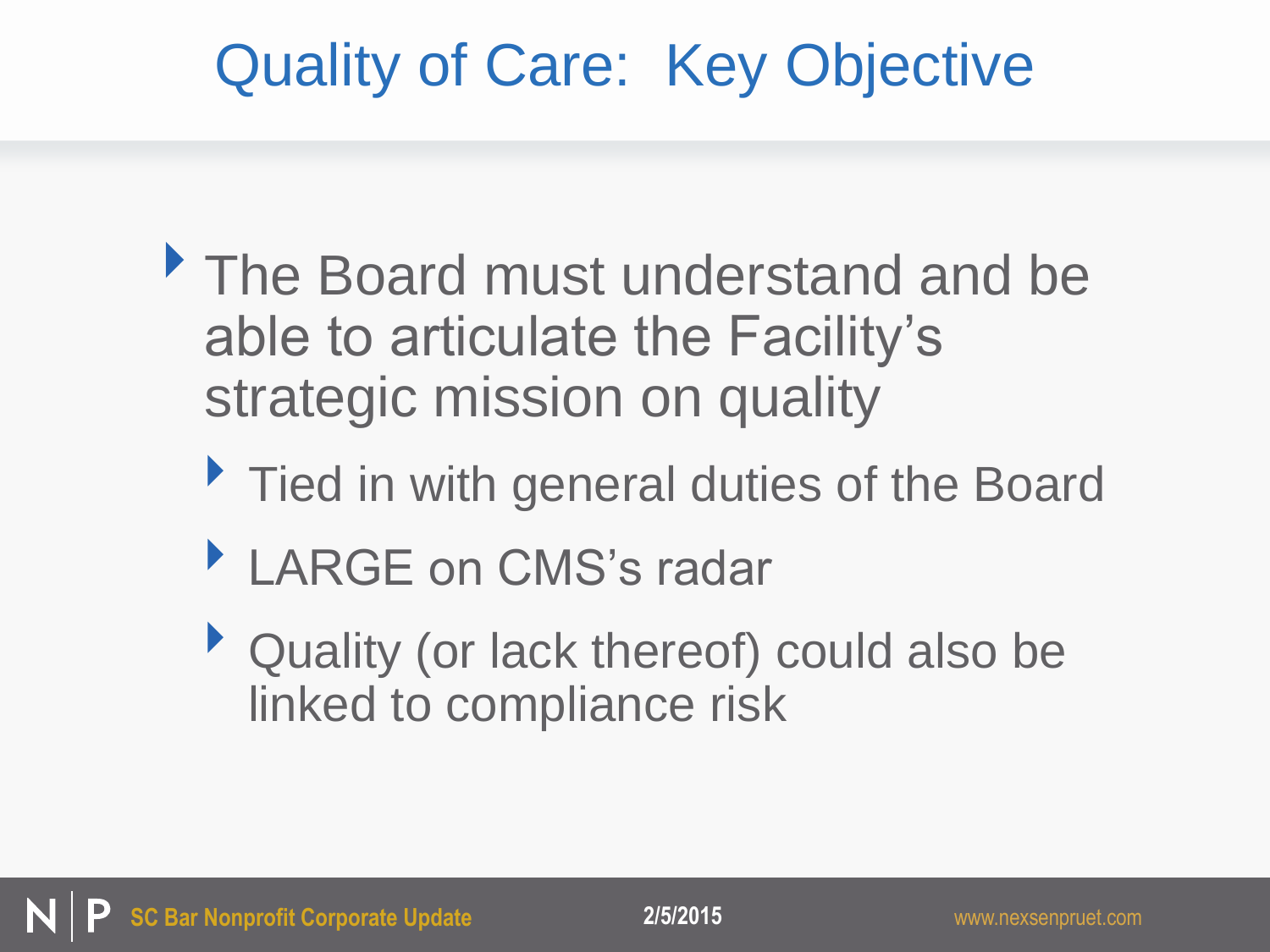# Attaining this Objective Through Board **Education**

# • CMS's quality initiatives

- Quality measures
- Consumer information: Comparing your data to other facility's data
- Moving from Pay for Reporting to Pay for Performance
- Regulation and enforcement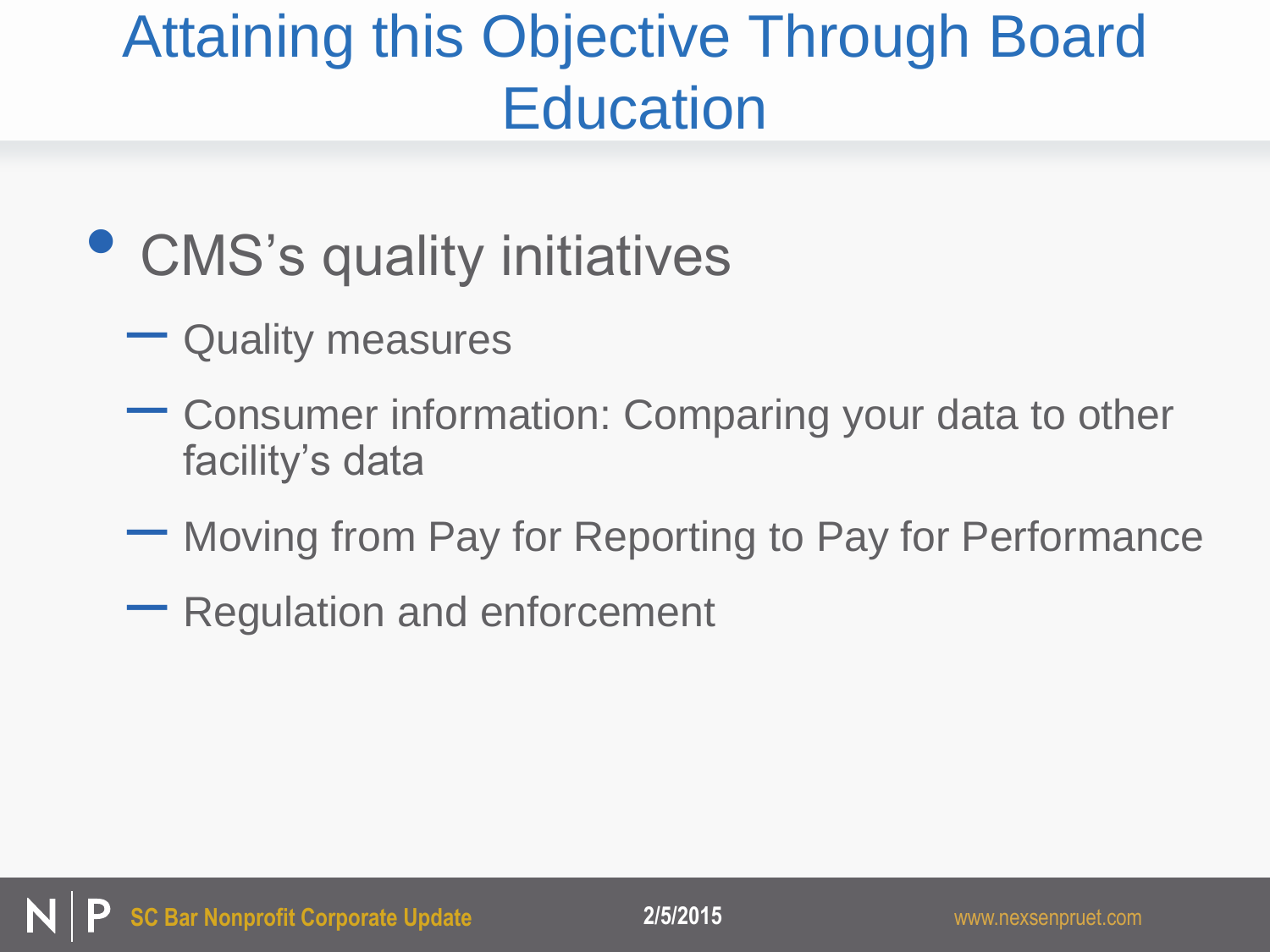# Bottom Line on Quality

- ‣Be informed about your facility's quality initiatives
- ‣Know your facilities' performance record with quality measures
- ▶ Address quality issues mistakes happen!
- ‣Board will be held responsible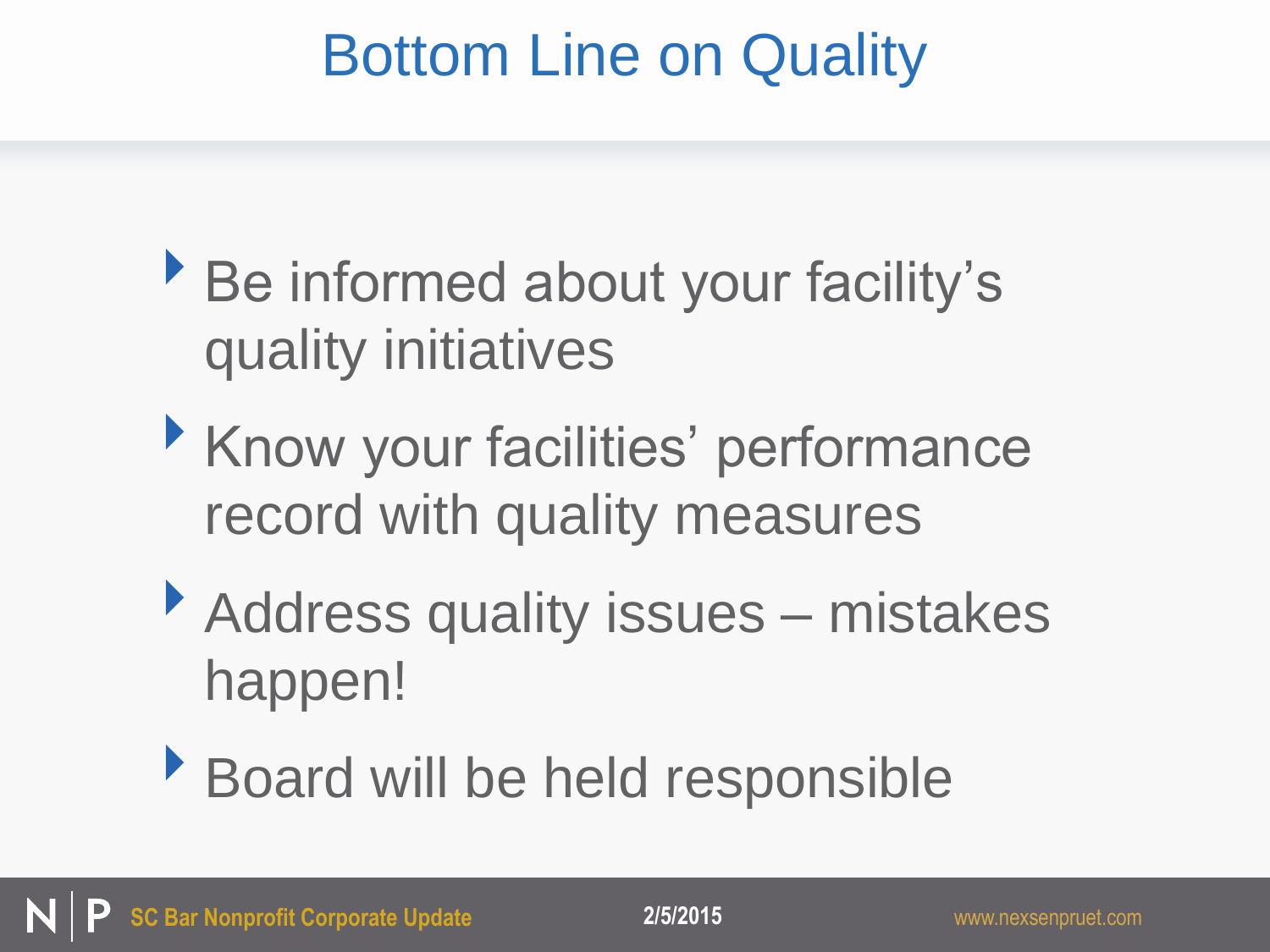### TAKE AWAYS

- ‣Board members should be aware of and briefed on the following issues:
	- ‣ Quality
	- ‣ Compliance
	- ‣ Financial Performance
	- ‣ Mission